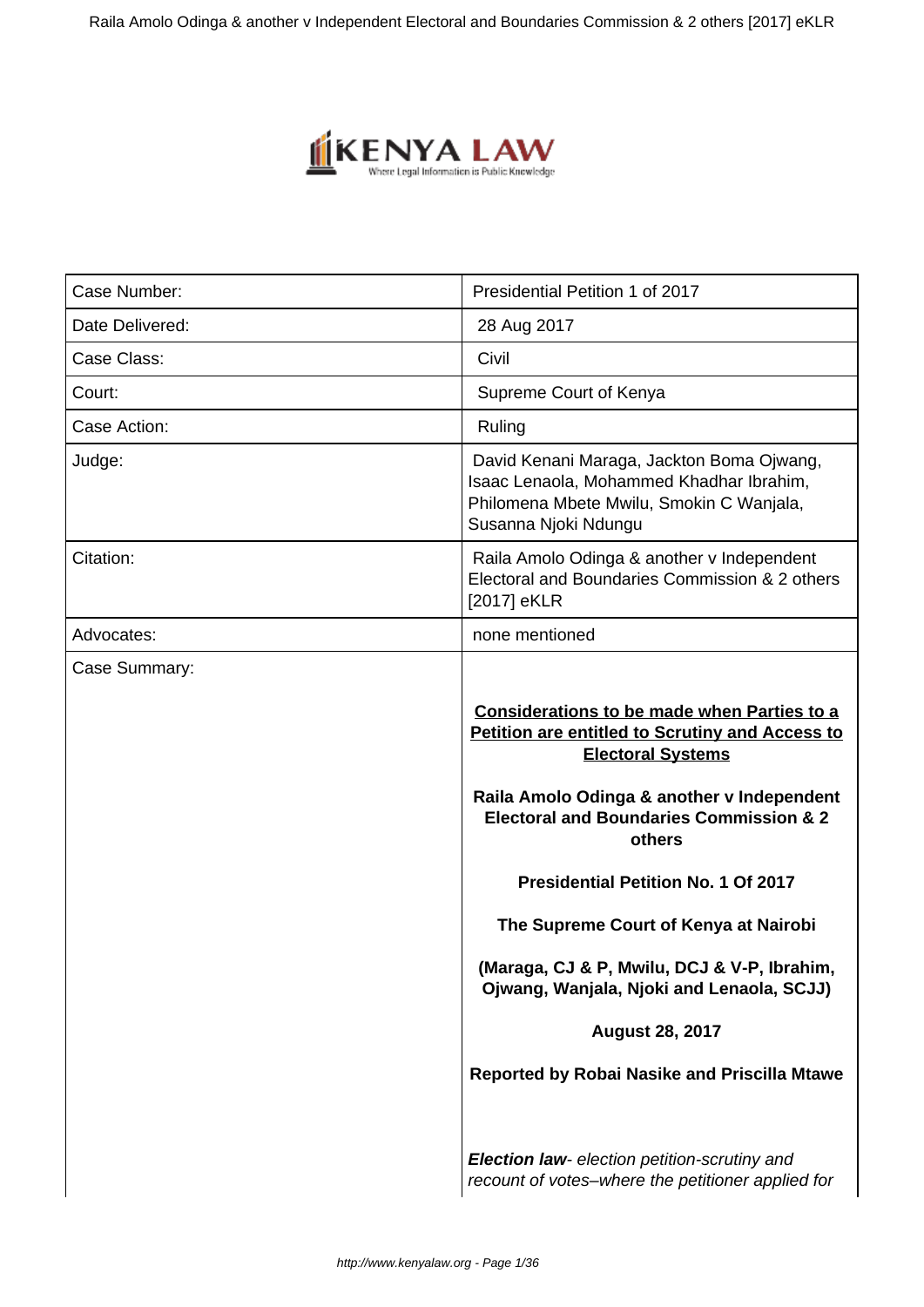scrutiny of votes of the presidential resultswhether the Supreme Court could order scrutiny of votes and other election materials- considerations to be made when parties to a petition are entitled to scrutiny and access to electoral Systems - Elections Act 2011 sections 80 (3) and 82; Elections (Parliamentary and County Elections) Petition Rules 2013 rules 14 and 33.

**Election Law** – scrutiny of votes – orders for scrutiny of votes on application by any party to the petition – Petitioners' allegation of election malpractices and irregularities – whether the  $1<sup>st</sup>$ Respondent had conducted the election in an impartial, neutral, efficient, accurate and accountable manner- Section 82(1) of the Elections Act (Act. No 24 of 2011) and Rule 33 of the Elections (Parliamentary and County Elections) Petition Rules, 2013

**Constitutional Law** – fundamental rights and freedoms – right to access to information – duty of public entities to provide information to citizens whether a public entity had a constitutional obligation under the Constitution to provide information to citizens – whether the Petitioners were entitled to access information relating to the hardware and software used in the conduct of the 2017 Presidential Election –- Constitution of Kenya, 2010, article 10(2), article 35

# **Brief facts**

The Petitioners' contented that the Elections Technology System was penetrated and deliberately compromised and used in a manner not intended by law so as to interfere with and affect the result of the 2017 Presidential Election.

In that regard, they asserted that the IEBC electoral system was designed in a manner to ensure that text results could not be transmitted without images on the prescribed form embodying the totality of election results in every polling station. The end result was that the evidence adduced, points to indicators of interference with the systems, fraud in the filing of Forms 34A, 34B and 34C and the systems were not secured as required by law. They further claimed that the said system was breached and deliberately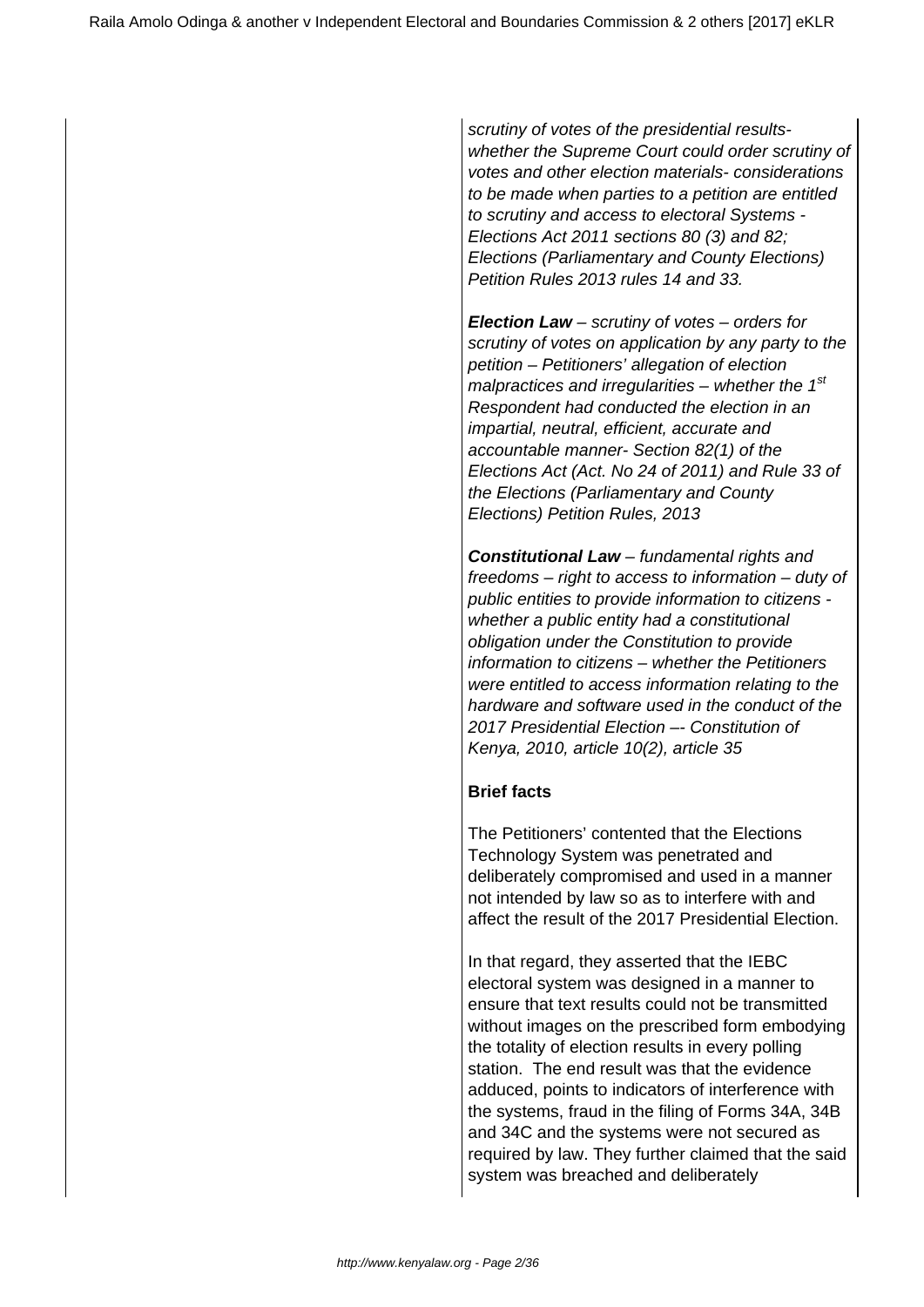compromised and used in a manner not intended in law.

They therefore sought access and scrutiny of the IEBC System and logs and argued that the Presidential Election Results were made in absolute breach of/and non-compliance with the mandatory provisions of Sections 39(1C) and 44 of the Elections Act as well as the Elections (Technology) Regulations, 2017.

## **Issues**

 i. Whether an election Court could, on its own motion or on application by any party to the petition, during the hearing of an election petition, order for a scrutiny of votes to be carried out.

 ii. What considerations would be made when parties to a petition were entitled to scrutiny and access to electoral systems?

 iii. To what extent were the Petitioners entitled to access information relating to the hardware and software used in the conduct of the 2017 Presidential Election and particularly in transmission of results?

 iv. Whether the Petitioners were entitled to leave to file further affidavits after being granted access to the electoral system.

## **Relevant provisions of the law**

**Elections Act** 

## **Section 82**

"Scrutiny of votes."

1. An election court may, on its own motion or on application by any party to the petition, during the hearing of an election petition, order for a scrutiny of votes to be carried out in such manner as the election court may determine.

2. Where the votes at the trial of an election petition are scrutinized, only the following votes shall be struck off—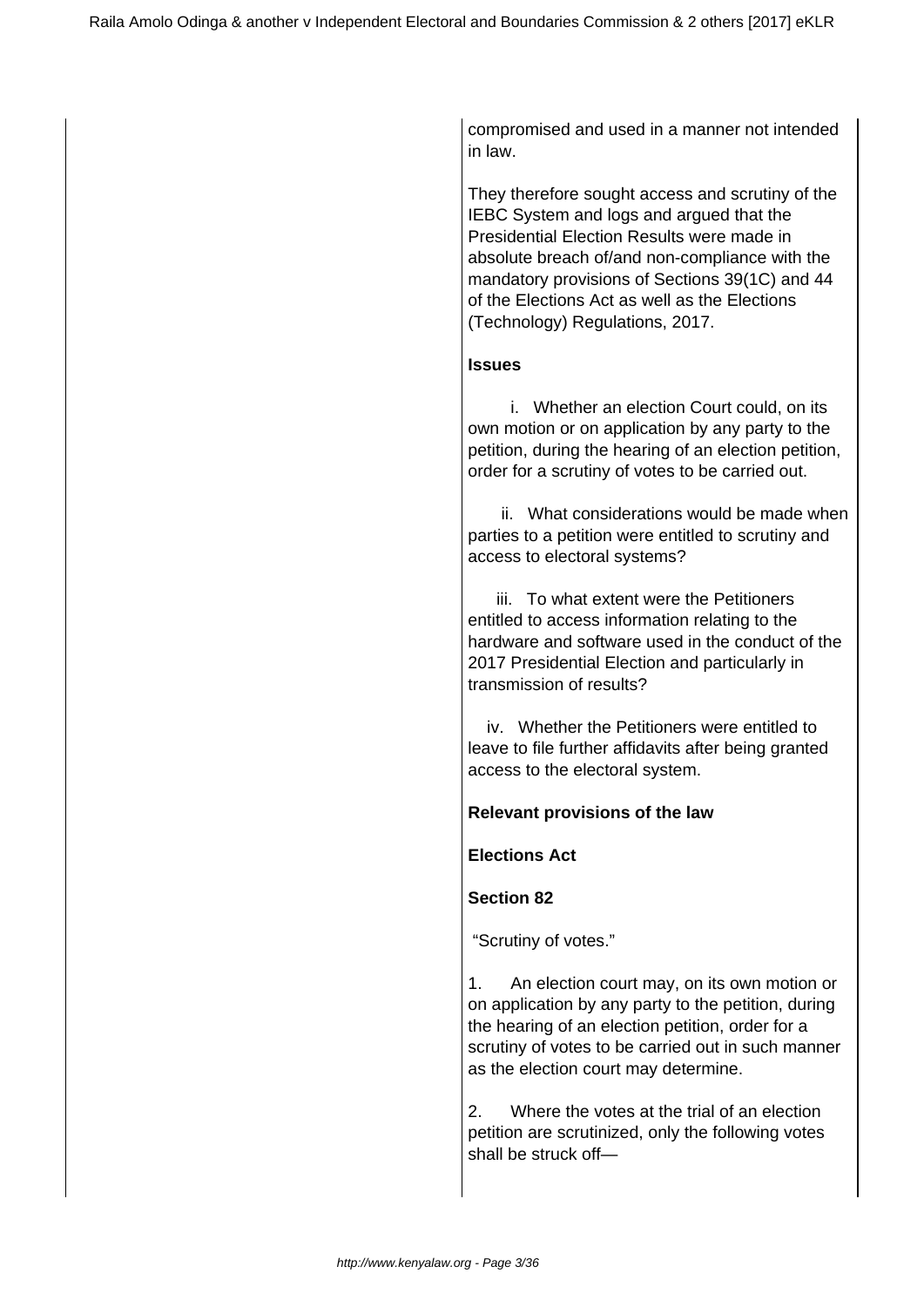(a) the vote of a person whose name was not on the register or list of voters assigned to the polling station at which the vote was recorded or who had not been authorised to vote at that station;

 (b) the vote of a person whose vote was procured by bribery, treating or undue influence;

 (c) the vote of a person who committed or procured the commission of personation at the election;

 (d) the vote of a person proved to have voted in more than one constituency;

 (e) the vote of a person, who by reason of conviction for an election offence or by reason of the report of the election court, was disqualified from voting at the election; or

 (f) the vote cast for a disqualified candidate by a voter knowing that the candidate was disqualified or the facts causing the disqualification, or after sufficient public notice of the disqualification or when the facts causing it were notorious.

 The vote of a voter shall not, except in the case specified in subsection (1)(e), be struck off under subsection (1) by reason only of the voter not having been or not being qualified to have the voter's name entered on the register of voters."

# **Elections (Parliamentary and County Elections) Petition Rules, 2013.**

# **Rule 33**

"Scrutiny of votes.

(1) The parties to the proceedings may, at any stage, apply for scrutiny of the votes for purposes of establishing the validity of the votes cast.

(2) Upon an application under sub-rule (1), the court may, if it is satisfied that there is sufficient reason, order for a scrutiny or recount of the votes.

(3) The scrutiny or recount of ballots shall be carried out under the direct supervision of the Registrar and shall be subject to directions as the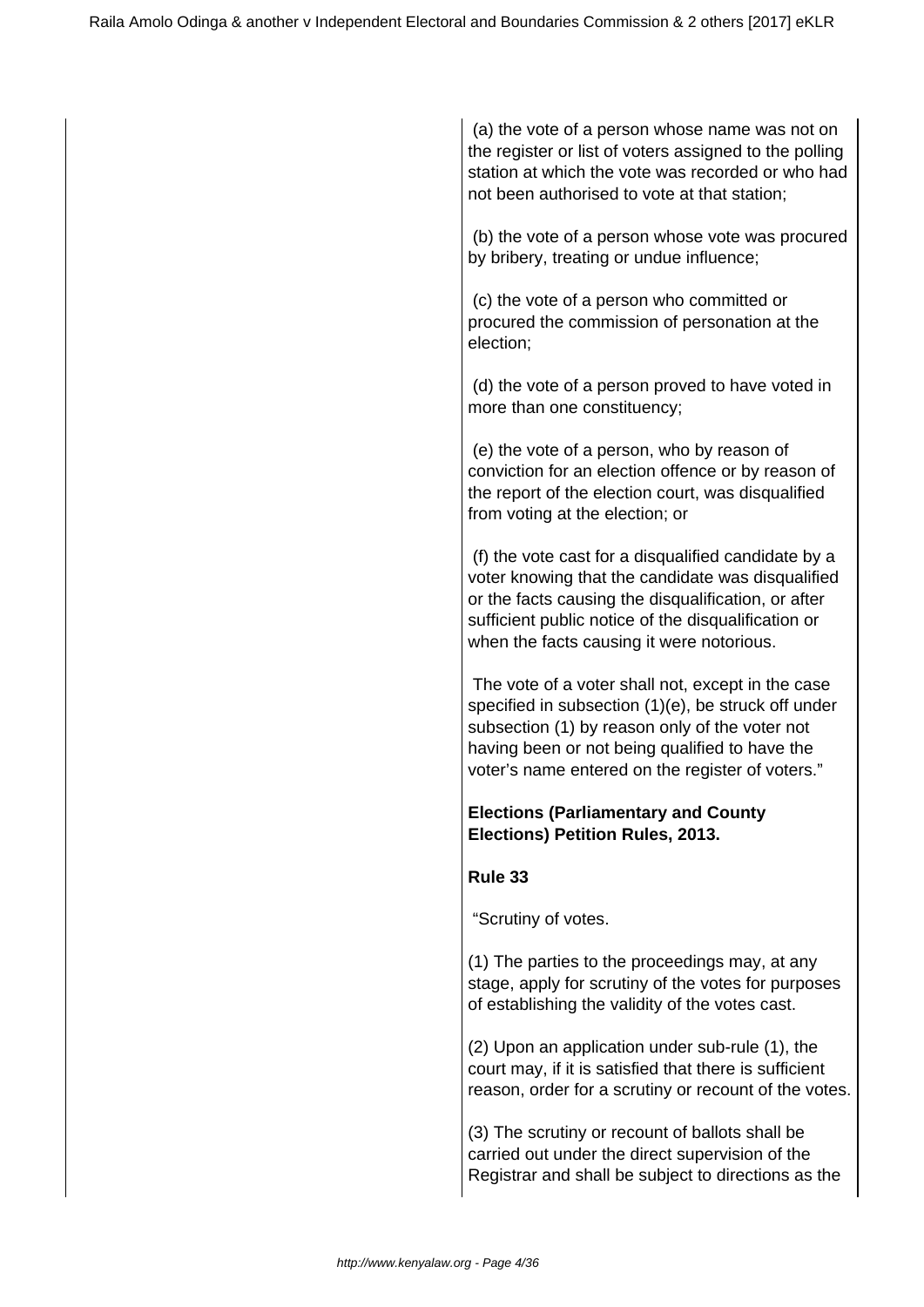court may give.

(4) Scrutiny shall be confined to the polling stations in which the results are disputed and shall be limited to the examination of—

(a) the written statements made by the presiding officers under the provisions of the Act;

(b) the copy of the register used during the elections;

(c) the copies of the results of each polling station in which the results of the election are in dispute;

(d) the written complaints of the candidates and their representatives;

(e) the packets of spoilt papers;

(f) the marked copy register;

(g) the packets of counterfoils of used ballot papers;

- (h) the packets of counted ballot papers;
- (i) the packets of rejected ballot papers; and

(j) the statements showing the number of rejected ballot papers."

## **Access to Information Act, 2016 (No. 31 of 2016)**

#### **Section 4**

 (1) Subject to this Act and any other written law, every citizen has the right of access to information held by—

(a) the State; and

 (b) another person and where that information is required for the exercise or protection of any right or fundamental freedom.

 (2) Subject to this Act, every citizen's right to access information is not affected by—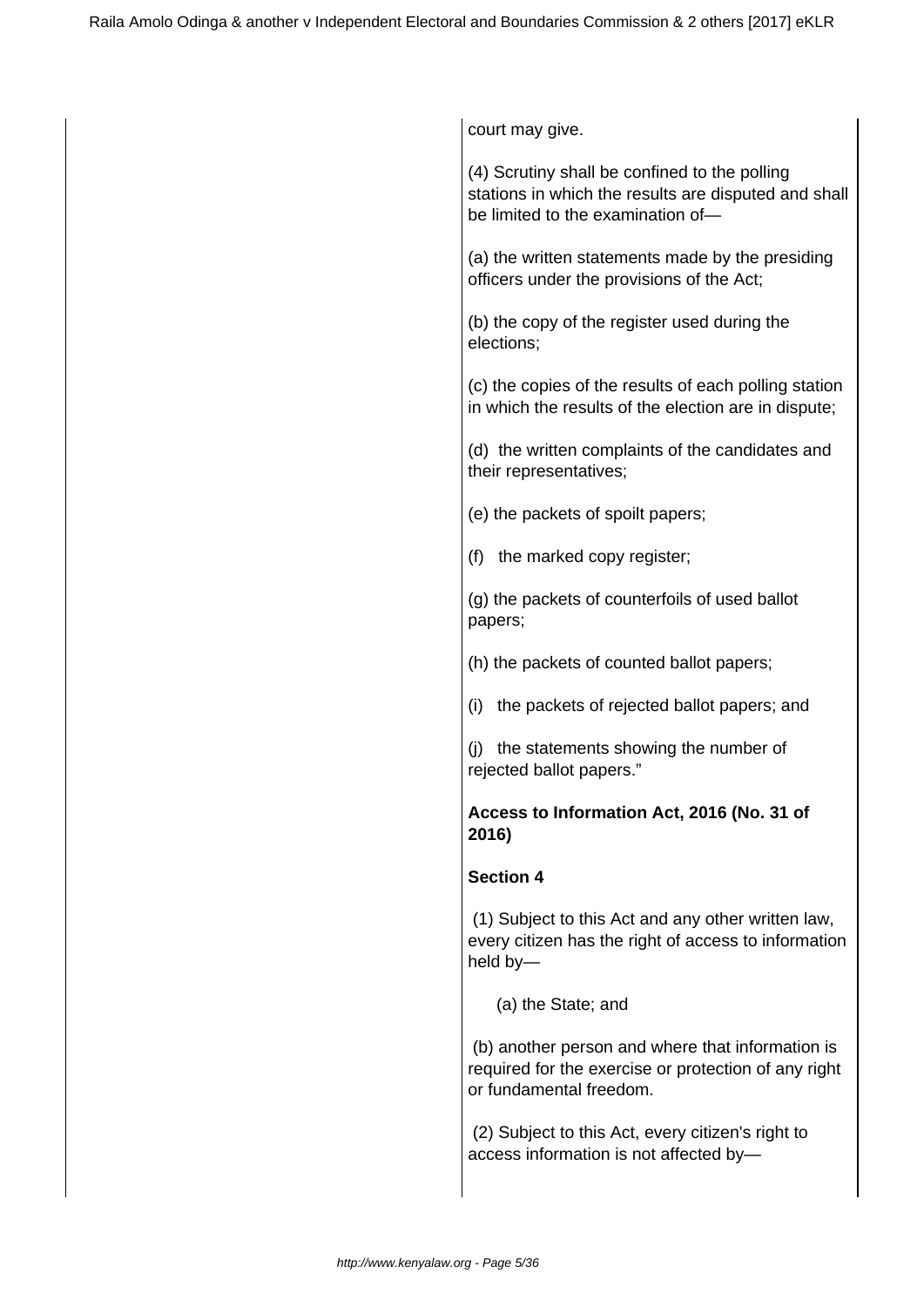(a) any reason the person gives for seeking access; or

 (b) the public entity's belief as to what are the person's reasons for seeking access.

 (3) Access to information held by a public entity or a private body shall be provided expeditiously at a reasonable cost.

 (4) This Act shall be interpreted and applied on the basis of a duty to disclose and non-disclosure shall be permitted only in circumstances exempted under section 6.

 (5) Nothing in this Act shall limit the requirement imposed under this Act or any other written law on a public entity or a private body to disclose information."

# **Independent Elections and Boundaries Commission Act, 2011 (No. 9 of 2011)**

# **Section 27**

 (1) The Commission shall publish and publicize all important information within its mandate affecting the nation.

 (2) A request for information in the public interest by a citizen

 (a) Shall be addressed to the Secretary or such other person as the Commission may for that purpose designate and may be subject to the payment of a reasonable fee in instances where the Commission incurs an expense in providing the information; and

 (b) May be subject to confidentiality requirements of the Commission.

 (3) Subject to Article 35 of the Constitution, the Commission may decline to give information to an applicant where;

 (a) The request is unreasonable in the circumstances;

(b) The information requested is at deliberative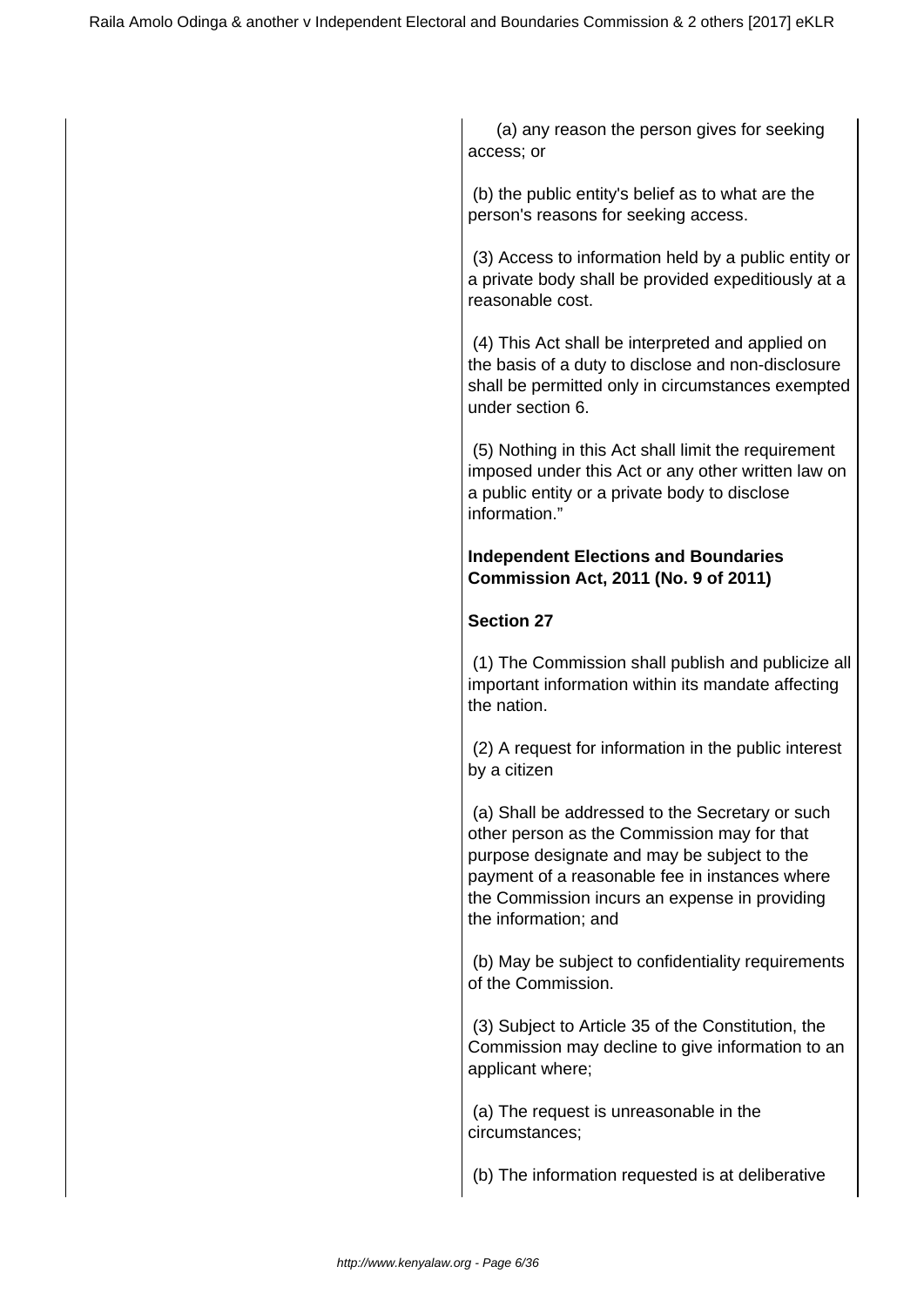stage by the Commission;

(c) Failure or payment of the prescribed fee; or

 (d) The applicant fails to satisfy any confidentiality requirements by the Commission.

 (4)The right of access to information under Article 35 of the Constitution shall be limited to the nature and extent specified under this section.

## **Held**

1. An election Court could, on its own motion or on application by any party to the petition, during the hearing of an election petition, order for a scrutiny of votes to be carried out in such manner as the election Court would determine in accordance to Section 82 of Elections Act.

2. There was no reason to deny the prayers for scrutiny of all the documents and equipment; especially when the 1<sup>st</sup> Respondent had assured the Court that any report on the access to and scrutiny of the Forms 34A and 34B would be filed within 48 hours of any such order by the Court.

3. On the technological aspects of the election, the criteria for considering that aspect would be the limited time the Court had to hear and determine the petition challenging the Presidential Election and the need to ensure that only those orders that were practicable, reasonable and helpful in reaching a just and fair determination of the petition were granted.

4. With regard to the direct and unfettered access to all persons and the electoral technological system; some of the actions for which access was sought had the potential of compromising the integrity and security of the 1st Respondent's electoral technological system and of individual persons. If granted, it was likely that the future use of the system would be compromised. Therefore, it was important to ensure that there was absolute confidentiality of passwords and usernames, locations of servers, identity of password holders, IP addresses and software running applications *inter alia.*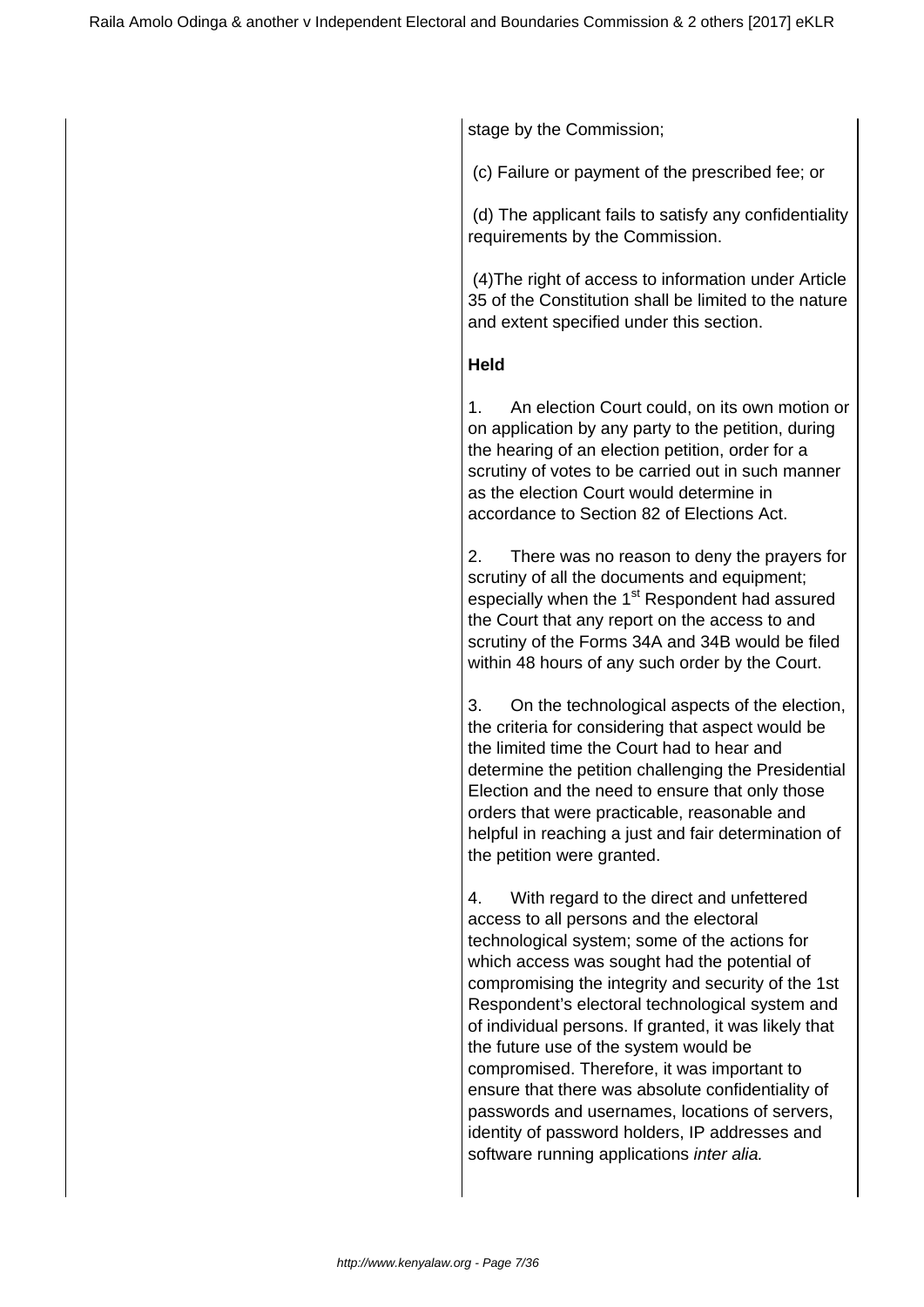5. The access and supply of a large number of software and hardware could occasion possible security and software integrity issues that could militate against a blanket grant of all the orders sought therein. Some of the orders sought also went outside the relevance and purview of the Petitioners' case. Consequently, any order granted with respect to that prayer had to be practical, timeous and relevant to the issues in contest. Hence, orders of access and supply of information that met the above criteria would be granted at the end of the ruling. The said information would also assist the court reach a fair decision in the petition and without jeopardizing or compromising any party's stated position in it.

6. Prayers for the direct, unfettered access to relevant persons and systems at Safran in order for the forensic information technology experts to fully understand the KIEMS system (Kenya Integrated Election Management System) was impractical and difficult to grant because Safran Identity and Security (a French multinational company, specialized in security and identity solutions) was a software company based in France and was not party to the proceedings. To demand that "persons and systems" related to it should be accessed by the Petitioners was impractical and would unnecessarily delay the hearing and determination of the petition.

7. The prayer for filing of further affidavits arising from the information requested being obtained, noting the time left for hearing and determination of the petition (less than 4 days), could not be allowed as such an order would only delay the proceedings and cause prejudice if the Respondents were unable to respond to the issues raised therein.

8. The 1st Respondent was under an obligation to supply to the Petitioner and 3rd Respondent for their scrutiny, scanned and transmitted copies of Forms 34A and 34B.

Application partly allowed.

i. Petitioners as well as the  $3<sup>rd</sup>$  Respondent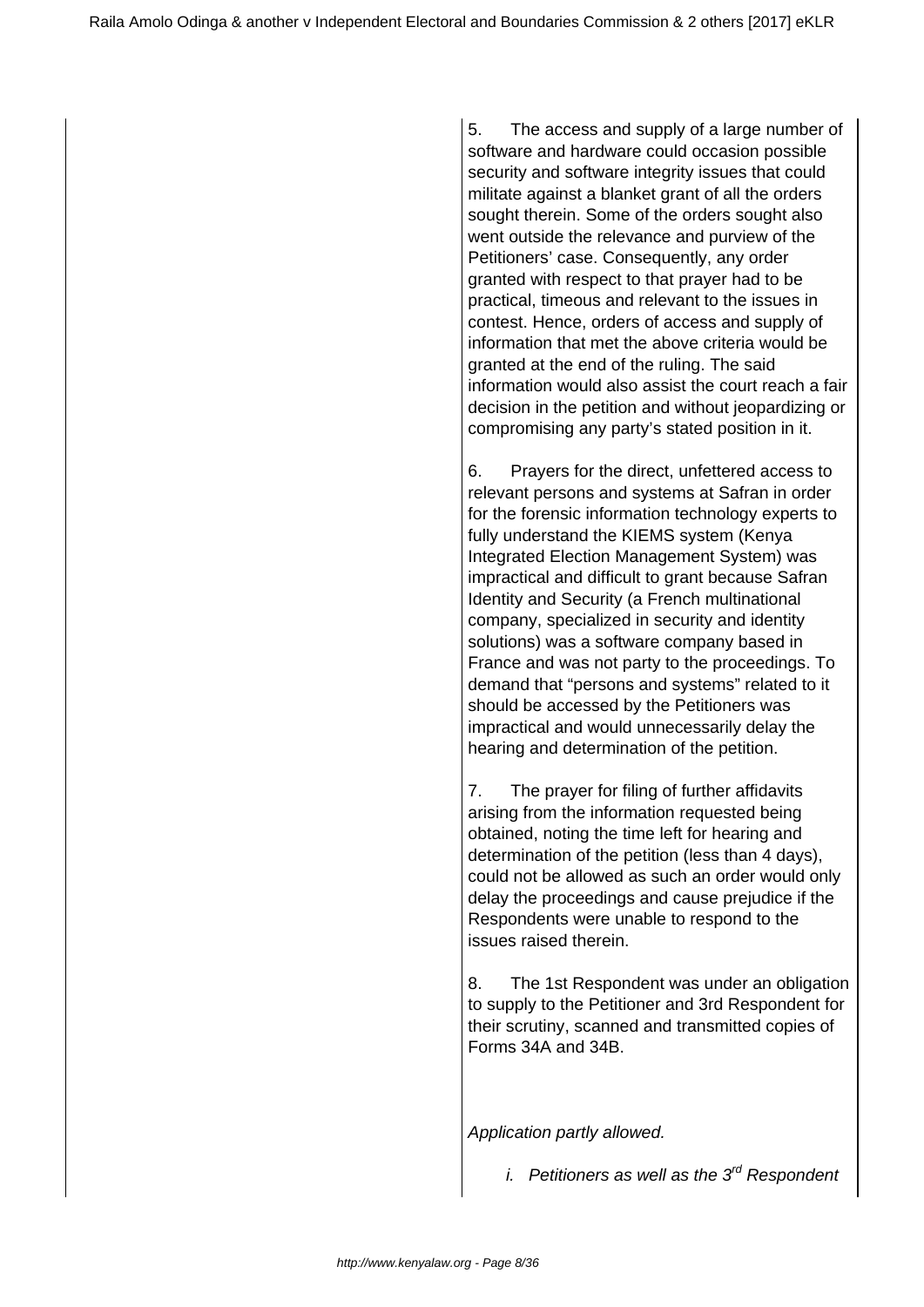acquired a read only access, that included copying (if necessary) of –

a) Information relating to the number of servers in the exclusive possession of the  $1<sup>st</sup>$  Respondent.

b) Firewalls without disclosure of the software version.

c) Operating systems without releasing the software version.

d) Password policy.

e) Password matrix.

f) System user types and levels of access.

g) The IEBC Election Technology System Redundancy Plan comprising of its business continuity plan and disaster recovery plan.

h) Certified copies of certificates of Penetration Tests conducted on the IEBC Election Technology System prior to and during the 2017 General and Presidential Election including:

i. Certified copies of all reports prepared pursuant to Regulation 10 of the Elections (Technology) Regulations , 2017; and

ii. Certified copies of certificate(s) by a professional(s) prepared pursuant to Regulation 10(2) of the Elections (Technology) Regulations, 2017

 i. Specific GPRS location of each KIEMS Kit used during the Presidential Election for the period between and including  $5<sup>th</sup>$  August, 2017 and  $11^{th}$  August, 2017.

j) (j) Certified list of all KIEMS Kits procured but not used and/or deployed during the Election;

k) (k) Polling station allocation for each KIEMS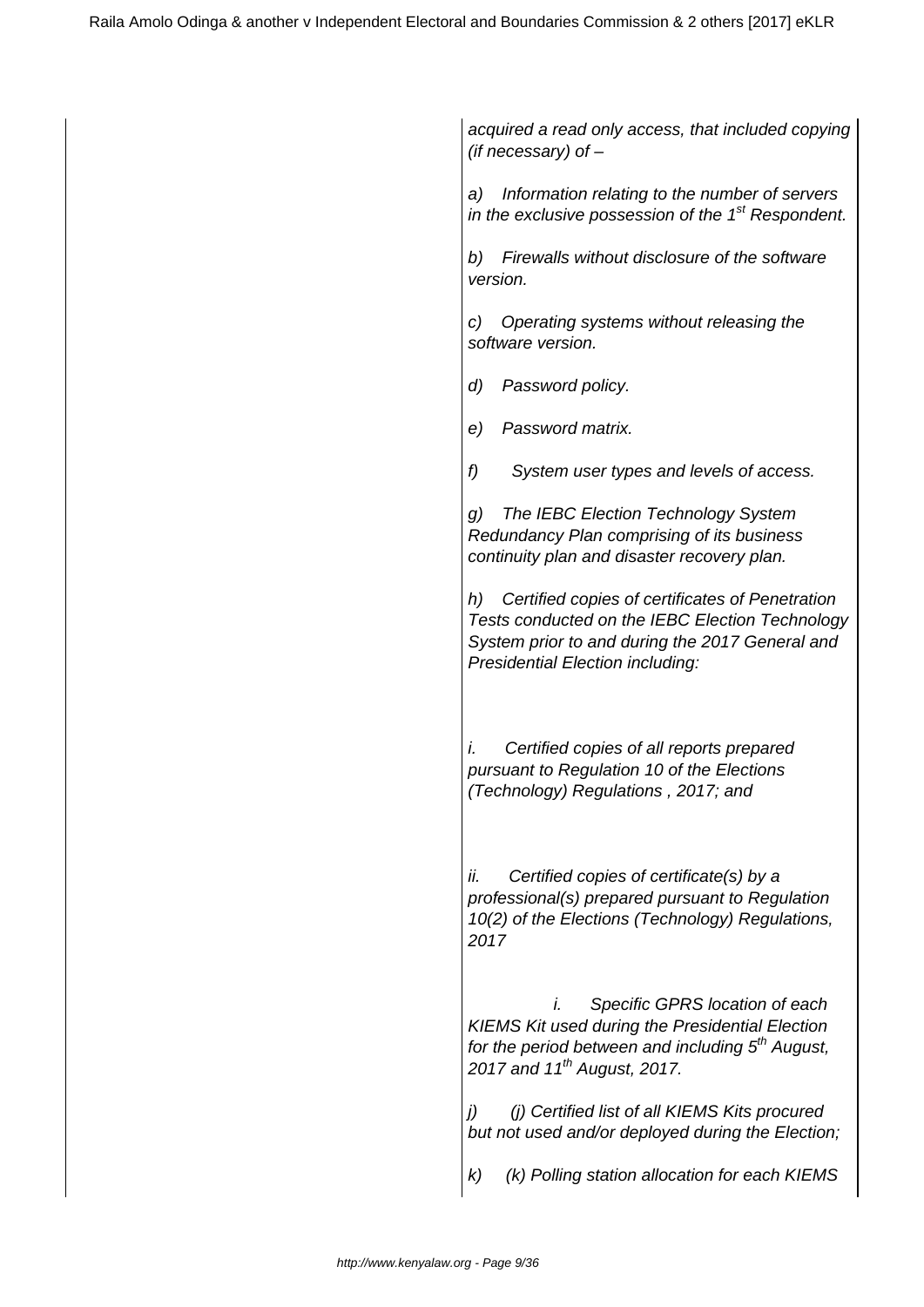Kit used during the Presidential Election; l) (l) Technical Partnership Agreement(s) for the IEBC Election Technology System including but not limited to: i. List of the technical partners; ii. Kind of access they had; and iii. List of APIs for exchange of data with the partners m) Log in trail of users and equipment into the IEBC Servers. n) Log in trails of users and equipment into the KIEMS Database Management Systems. o) Administrative access log into the IEBC public portal p) The information listed in (m), (n) and (o) above shall be issued in soft copy to the Petitioners and 3<sup>rd</sup> Respondent. q) Certified photocopies of the original Forms 34A's 34B's and 34C's prepared at and obtained from the polling stations by Presiding Officers and used to generate the final tally of the Presidential election, and pursuant to such production leave be granted for the use of an aid or reading device to assist in distinguishing the fake forms from the genuine ones. r) Forms 34A 34B and 34 C from all 40,800 polling stations. s)Scanned and transmitted copies of all Forms 34A and 34B. ii. The Registrar of the Supreme Caurt was to be assisted by a number of judicial officers and staff as she demermined and supervise access to the certified copies of original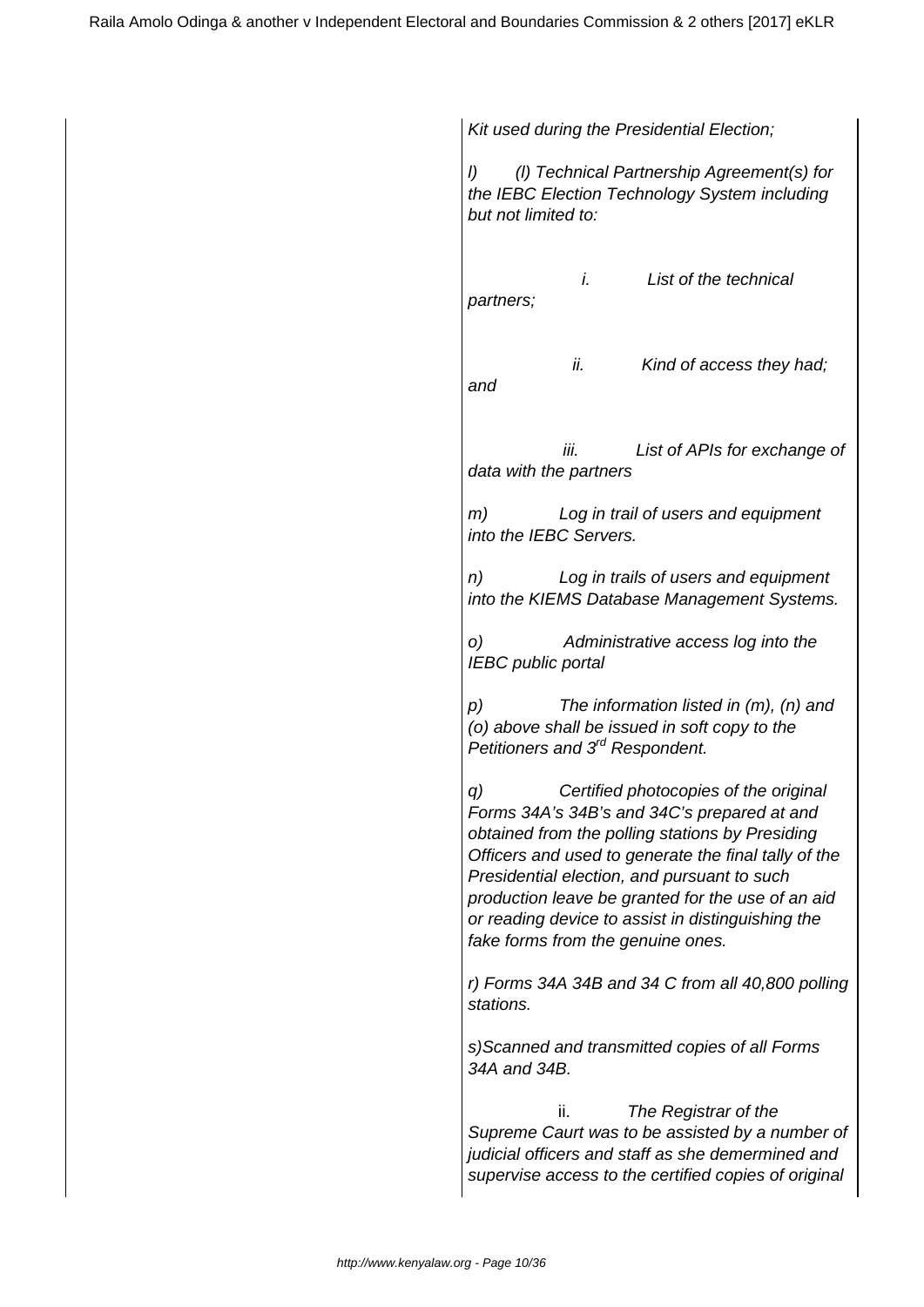|                             | Forms 34A and Forms 34B by the Petitioners and<br>3rd Respondents at such a venue that she<br>determined in consultation with the parties. A<br>report on that exercise and related issues was to<br>be filed by the Registrar August 29, 2017 at<br>5:00p.m. The parties were at liberty to submit on<br>the report at the end of the hearing.<br>In the exercise set out order<br>iii.<br>$(i)(a - p)$ above, priority was to be given to the;<br>292 Polling stations as deponed to at<br>a)<br>paragraph 12 of Norman Magaya Affidavit sworn<br>on $23rd$ of August 2017;<br>688 polling stations as deponed to at<br>b)<br>paragraph 15 of Omar Yusuf Mohammed affidavit<br>sworn on $24^{th}$ August 2017;<br>14,078 polling stations as deponed at<br>C)<br>paragraph 70 of Dr. Nyangasi Oduwo's affidavit<br>dated 18 <sup>th</sup> August 2017<br>An ICT officer designated by<br>iv.<br>the Supreme Court from among its ICT staff and<br>two independent IT experts appointed by the court<br>was to supervise access to the technology at such<br>a venue as they could determine in consultation<br>with the parties. A report on that exercise and<br>related issues was to be filed by the ICT officer<br>and experts by 5:00 p.m. onAugust 29, 2017. The<br>parties were at liberty to submit on the report at<br>the end of the hearing.<br>The parties to the petition<br>v.<br>were entitled to have a maximum of two<br>agents/experts in each of the exercises above.<br>The agents were at all times to comply with the<br>directions of the Registrar and the ICT officer to<br>ensure expeditious conclusion of the above<br>exercise. |
|-----------------------------|----------------------------------------------------------------------------------------------------------------------------------------------------------------------------------------------------------------------------------------------------------------------------------------------------------------------------------------------------------------------------------------------------------------------------------------------------------------------------------------------------------------------------------------------------------------------------------------------------------------------------------------------------------------------------------------------------------------------------------------------------------------------------------------------------------------------------------------------------------------------------------------------------------------------------------------------------------------------------------------------------------------------------------------------------------------------------------------------------------------------------------------------------------------------------------------------------------------------------------------------------------------------------------------------------------------------------------------------------------------------------------------------------------------------------------------------------------------------------------------------------------------------------------------------------------------------------------------------------------------------------------------------------------------|
|                             | No order of costs.<br>vi.                                                                                                                                                                                                                                                                                                                                                                                                                                                                                                                                                                                                                                                                                                                                                                                                                                                                                                                                                                                                                                                                                                                                                                                                                                                                                                                                                                                                                                                                                                                                                                                                                                      |
| <b>Court Division:</b>      | Civil                                                                                                                                                                                                                                                                                                                                                                                                                                                                                                                                                                                                                                                                                                                                                                                                                                                                                                                                                                                                                                                                                                                                                                                                                                                                                                                                                                                                                                                                                                                                                                                                                                                          |
| <b>History Magistrates:</b> |                                                                                                                                                                                                                                                                                                                                                                                                                                                                                                                                                                                                                                                                                                                                                                                                                                                                                                                                                                                                                                                                                                                                                                                                                                                                                                                                                                                                                                                                                                                                                                                                                                                                |
| County:                     | Nairobi                                                                                                                                                                                                                                                                                                                                                                                                                                                                                                                                                                                                                                                                                                                                                                                                                                                                                                                                                                                                                                                                                                                                                                                                                                                                                                                                                                                                                                                                                                                                                                                                                                                        |
| Docket Number:              |                                                                                                                                                                                                                                                                                                                                                                                                                                                                                                                                                                                                                                                                                                                                                                                                                                                                                                                                                                                                                                                                                                                                                                                                                                                                                                                                                                                                                                                                                                                                                                                                                                                                |
|                             |                                                                                                                                                                                                                                                                                                                                                                                                                                                                                                                                                                                                                                                                                                                                                                                                                                                                                                                                                                                                                                                                                                                                                                                                                                                                                                                                                                                                                                                                                                                                                                                                                                                                |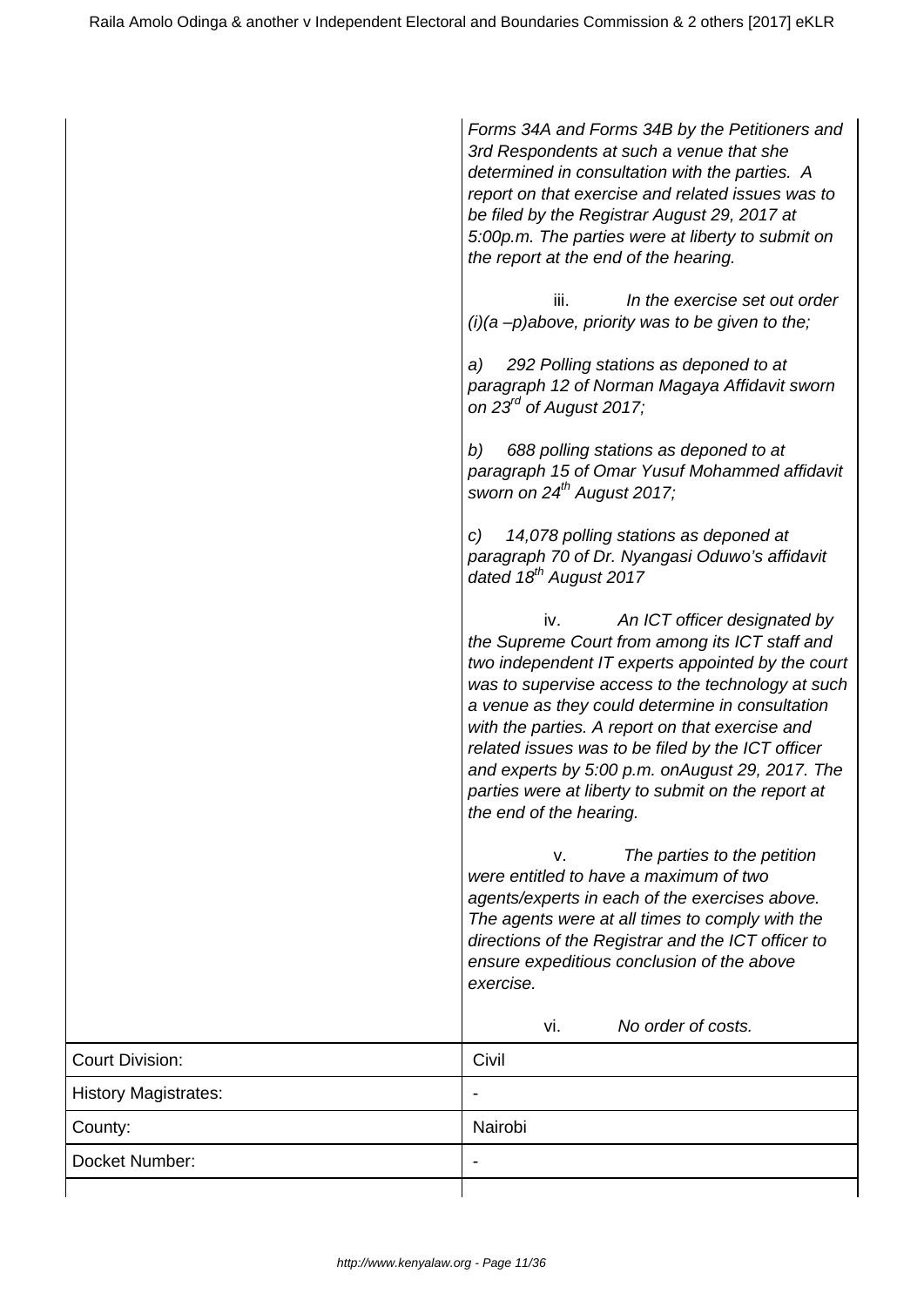| <b>History Docket Number:</b>       |                                                                          |
|-------------------------------------|--------------------------------------------------------------------------|
| Case Outcome:                       | Petitioners as well as the 3rd Respondent granted<br>a read only access. |
| <b>History County:</b>              | -                                                                        |
| <b>Representation By Advocates:</b> |                                                                          |
| Advocates For:                      |                                                                          |
| <b>Advocates Against:</b>           |                                                                          |
| Sum Awarded:                        |                                                                          |
|                                     |                                                                          |

 The information contained in the above segment is not part of the judicial opinion delivered by the Court. The metadata has been prepared by Kenya Law as a guide in understanding the subject of the judicial opinion. Kenya Law makes no warranties as to the comprehensiveness or accuracy of the information.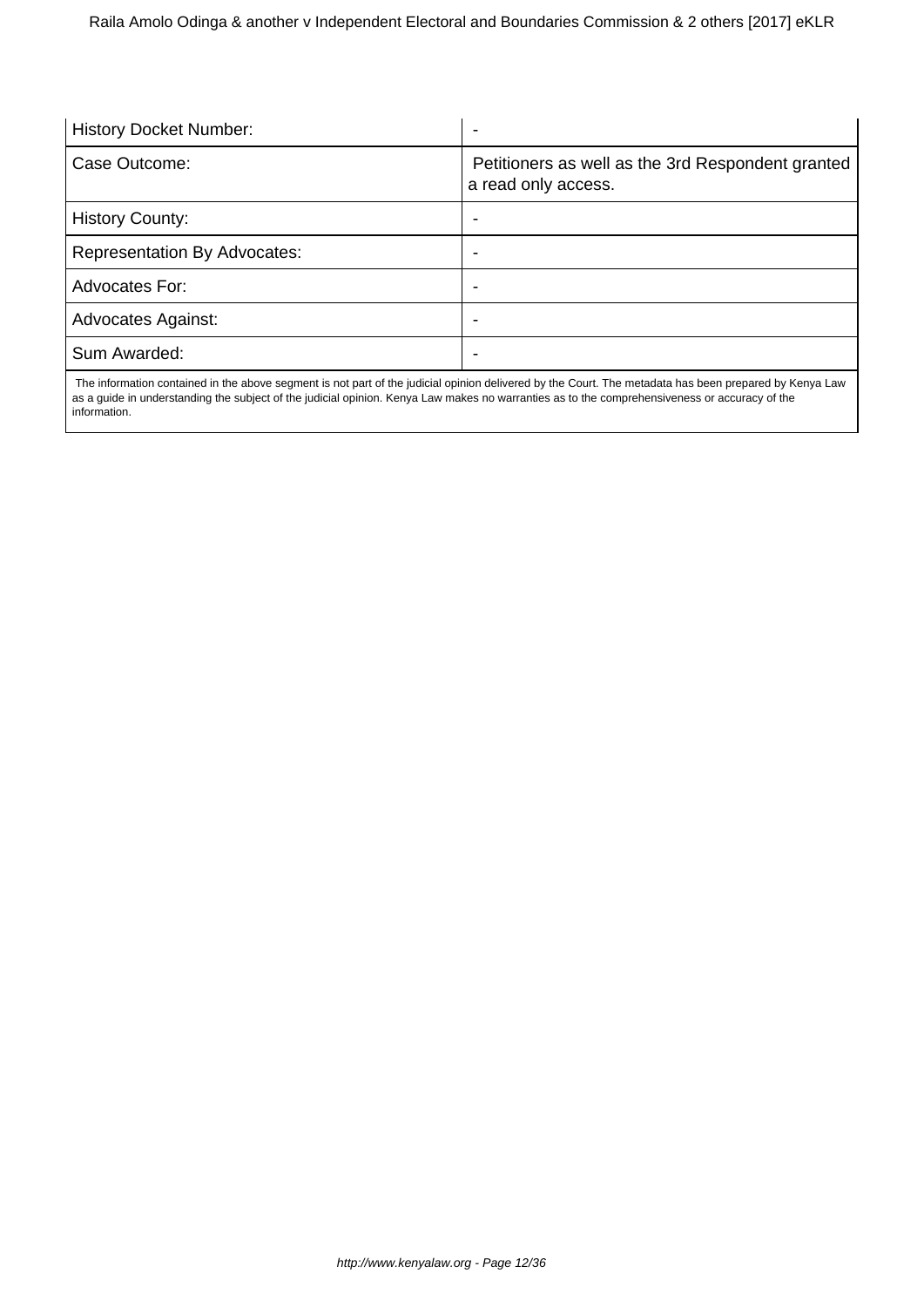## **IN THE REPUBLIC OF KENYA**

## **IN THE SUPREME COURT OF KENYA AT NAIROBI**

(Coram: Maraga, CJ & P, Mwilu, DCJ & V-P, Ibrahim, Ojwang, Wanjala, Njoki and Lenaola, SCJJ**)**

## **PRESIDENTIAL PETITION NO. 1 OF 2017**

#### **BETWEEN**

**1. RAILA AMOLO ODINGA……………………………….1ST PETITIONER**

**2. STEPHEN KALONZO MUSYOKA…………………....…2ND PETITIONER**

**AND**

**1. INDEPENDENT ELECTORAL AND**

**BOUNDARIES COMMISSION………........................................1ST RESPONDENT**

**2. CHAIRPERSON, INDEPENDENT ELECTORAL**

**AND BOUNDARIES COMMISSION…………...............….2ND RESPONDENT**

**3. H.E. UHURU MUIGAI KENYATTA.…………............….3RD RESPONDENT**

#### **ORDER**

[1] This Court gave its Ruling on 28<sup>th</sup> August, 2017, partially allowing the Petitioners Notice of Motion Application dated 25<sup>th</sup> August, 2017, which sought scrutiny of votes and technological materials. At paragraph **[32]** and **[34]** of the Ruling, the Court made reference to Rule 33 of the Elections (Parliamentary and County Elections) Petition Rules, 2013, which have since been revoked.

**[2]** We have noted that we inadvertently cited the repealed Rules of 2013 instead of the Elections (Parliamentary and County Elections) Petition Rules, 2017. In that regard, and in exercise of the powers conferred to this Court by Section 21(4) of the Supreme Court Act (Act. No. 7 of 2011), we hereby correct the error on record and order a deletion of the reference to Rule 33 of the Elections (Parliamentary and County Elections) Petition Rules, 2013 and replace it with Rule 29 of the Elections (Parliamentary and County Elections) Petition Rules, 2017.

**[3]** Consequently, **paragraph 32** shall henceforth read as follows:

**"We shall in the above regard begin by addressing the law regarding scrutiny and in that regard, the right to scrutiny of votes and specifically and generally as well as and recount of votes in an election petition is anchored on Section 82(1) of the Elections Act (Act. No 24 of 2011) and Rule 29 of the Elections (Parliamentary and County Elections) Petition Rules, 2017. The Presidential Election Petition Rules, 2017 are however silent on the issue of scrutiny."**

**[4]** On the same breadth, **paragraph 34** shall read as follows: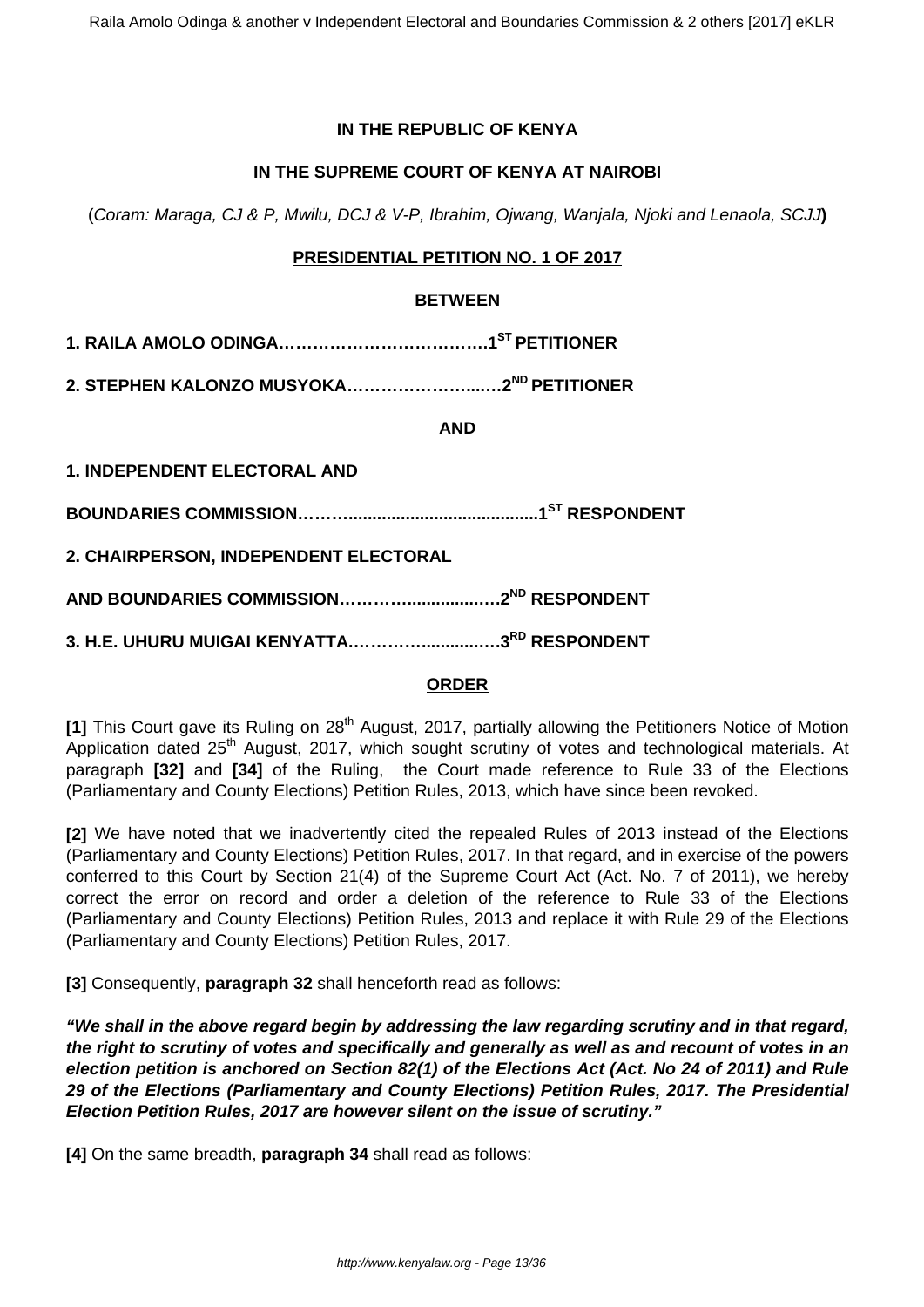**"On the other hand and by way of comparison only, Rule 29 of the Elections (Parliamentary and County Elections) Petition Rules, 2017 provides:**

**"Scrutiny of votes.**

**(1) The parties to the proceedings may apply for scrutiny of the votes for purposes of establishing the validity of the votes cast.**

**(2) On an application under sub-rule (1), an election court may, if it is satisfied that there is sufficient reason, order for scrutiny or recount of the votes.**

**(3) The scrutiny or recount of votes ordered under sub-rule (2) shall be carried out under the direct supervision of the Registrar or Magistrate and shall be subject to the directions the election court gives.**

**(4) The Scrutiny or recount of votes in accordance with sub-rule (2) shall be confined to the polling stations in which the results are disputed and may include the examination of—**

**(a) the written statements made by the returning officers under the Act;** 

**(b) the printed copy of the Register of voters used during the elections sealed in a tamper proof envelope;**

**(c) the copies of the results of each polling station in which the results of the election are in dispute;**

- **(d) the written complaints of the candidates and their representatives;**
- **(e) the packets of spoilt ballots;**
- **(f) the marked copy register;**
- **(g) the packets of counterfoils of used ballot papers;**
- **(h) the packets of counted ballot papers;**

**(i) the packets of rejected ballot papers;** 

- **(j) the polling day diary; and**
- **(k) the statements showing the number of rejected ballot papers."**

**(5) …...**

**[5]** By virtue of this Order, the Ruling dated 28<sup>th</sup> August, 2017, is accordingly amended and this correction shall constitute part of the Ruling of the Court.

**DATED** and **DELIVERED** at **NAIROBI** this **11th** Day **September,** 2017.

**……………………………… …………………………...**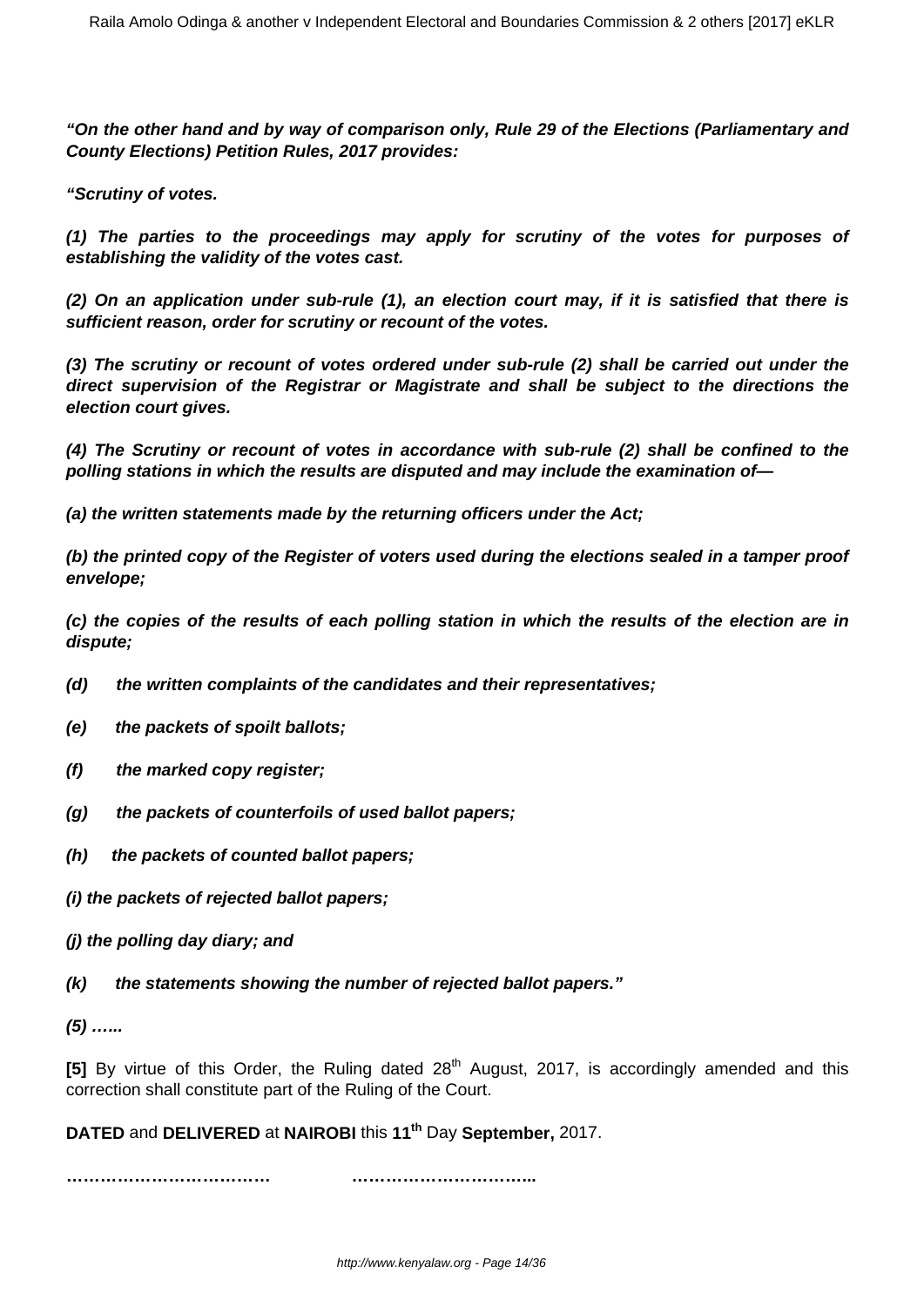| <b>D.K. MARAGA</b>                                              | <b>P.M. MWILU</b>                          |  |
|-----------------------------------------------------------------|--------------------------------------------|--|
| <b>CHIEF JUSTICE &amp; PRESIDENT DEPUTY CHIEF JUSTICE &amp;</b> |                                            |  |
| OF THE SUPREME COURT                                            | <b>VICE-PRESIDENT OF THE SUPREME COURT</b> |  |
|                                                                 |                                            |  |
| <b>M.K. IBRAHIM</b>                                             | <b>J.B. OJWANG</b>                         |  |
| <b>JUSTICE OF THE SUPREME</b>                                   | <b>JUSTICE OF THE SUPREME</b>              |  |
| <b>COURT</b>                                                    | <b>COURT</b>                               |  |
|                                                                 |                                            |  |
| <b>S.C. WANJALA</b>                                             | N.S. NDUNG'U                               |  |
| JUSTICE OF THE SUPREME JUSTICE OF THE SUPREME                   |                                            |  |
| <b>COURT</b>                                                    | <b>COURT</b>                               |  |
|                                                                 |                                            |  |
| <b>I. LENAOLA</b>                                               |                                            |  |
| <b>JUSTICE OF THE SUPREME COURT</b>                             |                                            |  |
| I certify that this is a true copy                              |                                            |  |
| of the original                                                 |                                            |  |
| <b>REGISTRAR</b>                                                |                                            |  |
| <b>SUPREME COURT OF KENYA</b>                                   |                                            |  |

# **RULING OF THE COURT**

# **A. INTRODUCTION**

**[1]** The present petition was filed on 18<sup>th</sup> August 2017. At paragraph 27 thereof, the petitioners contend that "upon scrutiny of the total rejected and spoilt votes, this honourable court will confirm that a total of 395,510 votes were unlawfully deducted from the 1<sup>st</sup> petitioner and added to the 3<sup>rd</sup> respondent".

**[2]** At paragraph 28, they further contend that "the discrepancy in rejected and spoilt votes as shown in the  $1<sup>st</sup>$  respondent's forms 34B and its public portal, with the latter showing a significantly higher number".

**[3]** At paragraphs 21.2.1 they also claim that the data and information recorded in Forms 34A at the individual polling stations were not accurately and transparently entered into the KIEMS kit at the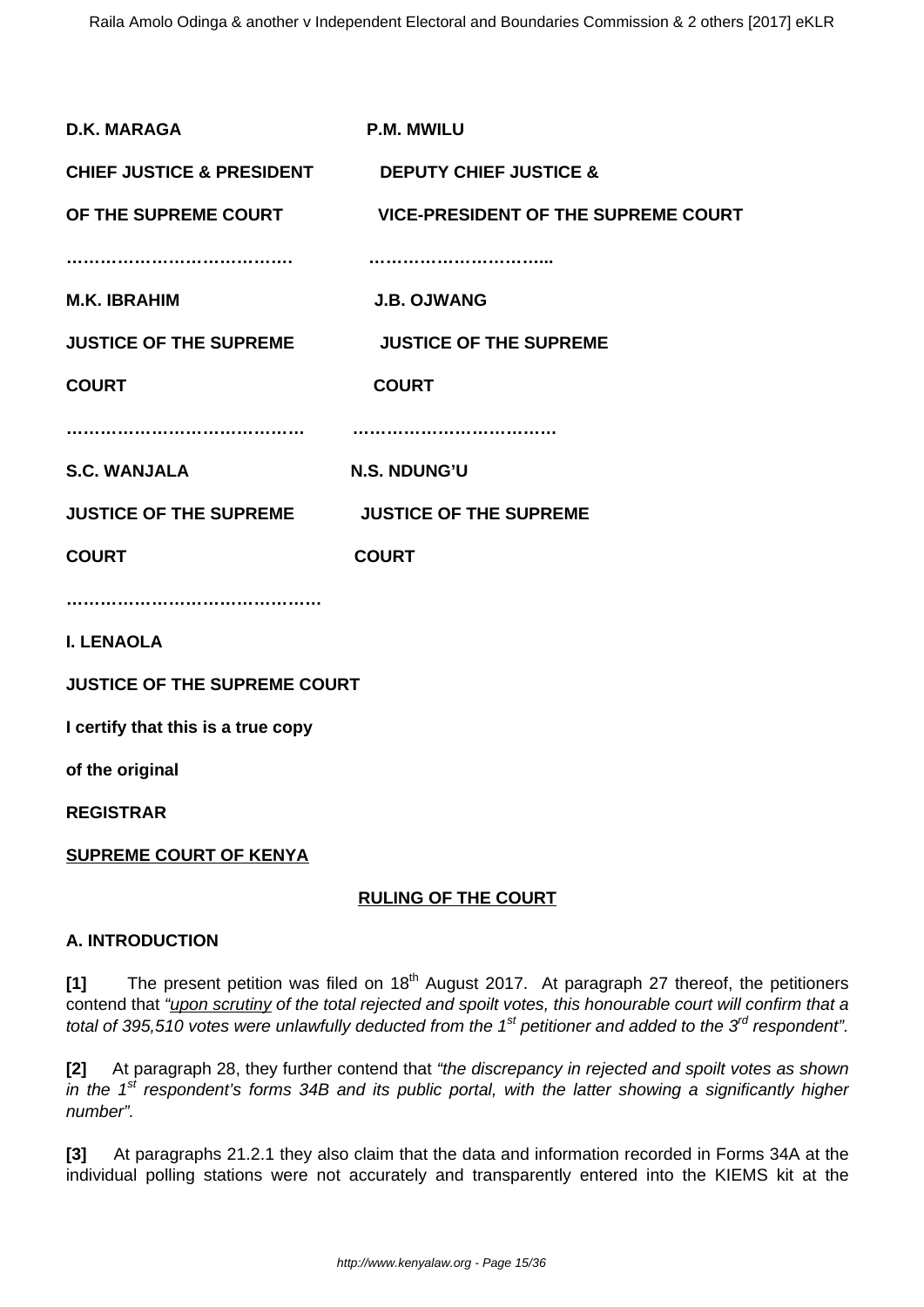individual polling stations and specifically that in "more than 10,000 polling stations, the data entered into the KIEMS Kits was not consistent with the information and data from the respective Forms 34A."

**[4]** As regards Forms 34B, it is the petitioners' contention that the results declared in those forms were inconsistent with the results in Forms 34A which were the primary documents from which the former are required by law to be created. They plead in that regard that "in excess of 14,000 fatally defective returns from polling stations representing in excess of 7 Million votes" were allowed into the vote tally without verification at all.

**[5]** It is therefore their prayer in the petition in the above context, that the following orders ought to be granted and relevant to the present Ruling, namely:

 $''(a)$  ...

 $(b)$  ...

 $(c)$  A specific order for scrutiny of the rejected and spoilt votes;

 $(d)$  ...

(e) An order for scrutiny and audit of all the returns of the Presidential Election including but not limited to Forms 34A, 34B and 34C;

(f) An order for scrutiny and audit of the system and technology used by the  $1^{st}$  respondent in the Presidential Election including but not limited to the KIEMS Kits, the Server(s); website/portal".

 $(g)$  …"

**[6]** Subsequent to the filing of the petition they filed a Notice of Motion dated 25<sup>th</sup> August 2017 and premised on Articles 19, 20, 22, 23(3), 35, 81, 86, 140, 159 and 258 of the Constitution, Section 39 and 44 of the Elections Act, Section 27 of the Independent Electoral and Boundaries Commission Act, Sections 12, 23 and 26 of the Supreme Court, Rule 18 of the Supreme Court (Presidential Election Petition) Rules, Access to Information Act and the Elections (Technology) Regulations. In the said Motion they seek the following orders:

"**1. This application be certified as extremely urgent, heard and orders given before the hearing of the substantive Petition.**

**2. The application be heard and determined expeditiously and in priority to the petition but in any event before 25th August 2017.**

**3. This honourable court be pleased to order the 1st respondent to give access to the petitioner/applicant to the following:**

**a. Direct, unfettered access to relevant persons and systems at Safran in order for the forensic information technology experts to fully understand the KIEMS system.**

**b. Full and unfettered physical and remote access to each biometric electronic appliance used at each voting/polling station location used to verify voters IP voters' identification against the list of registered voters and for the appliances to be forensically imaged to capture, inter alia,**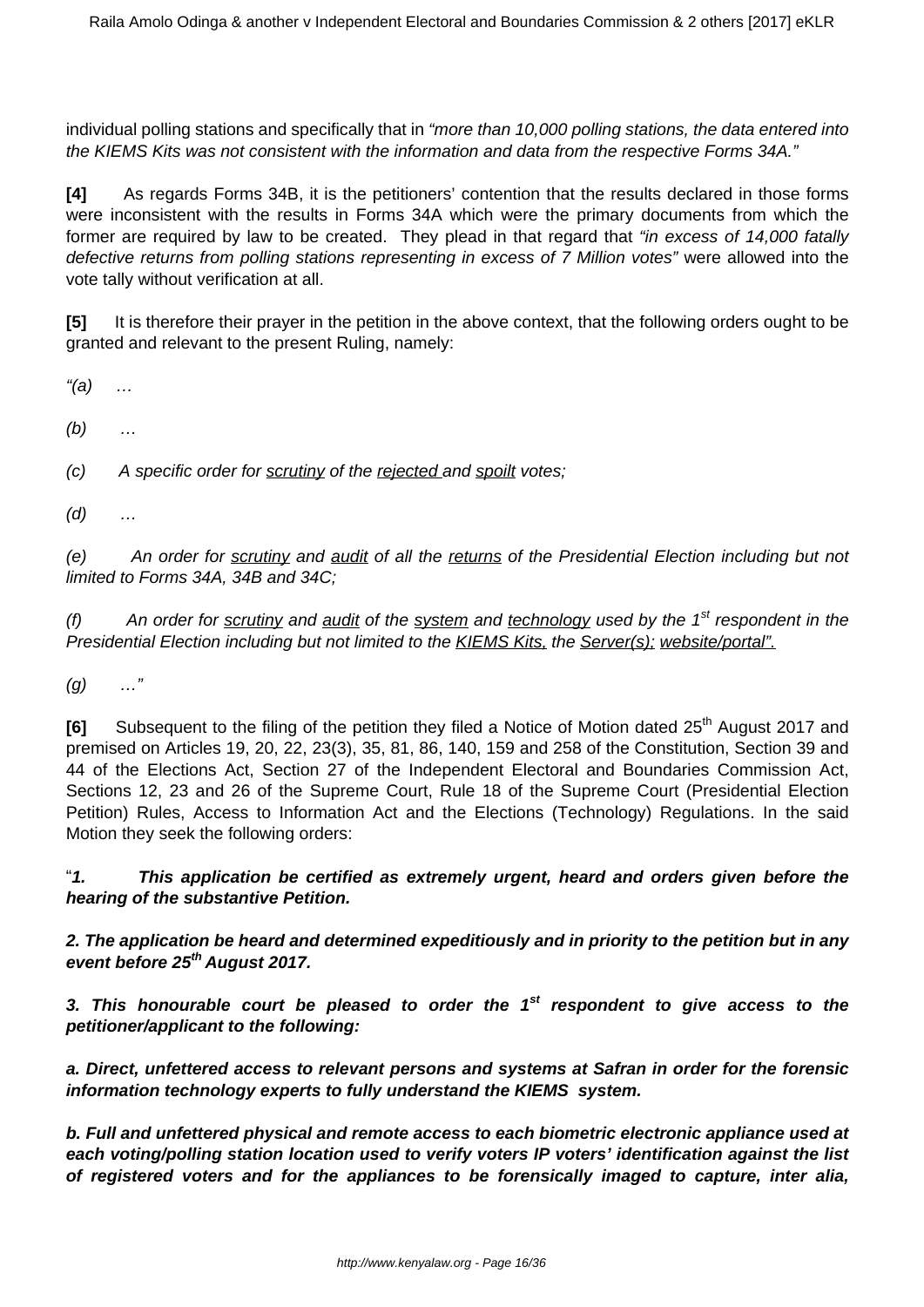**metadata such as data files, creation ties and dates, device IDs MAC addresses, IP.**

**c. Addresses, geographic and local communications mast information.**

**d. Full and unfettered physical and remote access to any local server(s) connected to the electronic device(s) used to verify voters' identification against the list of registered voters at each polling station, from which a forensic image will be taken.**

**e. Electronic device(s) used to capture Form 34A's and Form 34B's onto the KIEMS system and transmitted to a) the CTNs and b) the NTC.**

**f. Full and unfettered access to any form of scanning device which saved images onto access to any form of scanning device which saved images onto a access local server(s) for onward transmission.**

**g. Access to any scanning device which would serve to establish whether the Form 34A was captured, stored and forwarded in the expected timeframes.**

**h. Full and unfettered physical and remote access to any server(s) at the CTNs for storing and transmitting voting information.**

**i. Full and unfettered physical and remote access to any servers at the NTC for storing and transmitting voting information.** 

**j. Addresses, source and destination IP Addresses, server details and user details.**

**k. Full and unfettered to access to all source codes, including all programming codes, pursuant to The Election Regulation Technology, 2017,**

**4. This honourable court be pleased to order the 1st Respondent to give access to all Parties, the following information and data that is in the exclusive possession;**

**a. The IEBC Election Technology System Network Architecture for the period of 30 days before the elections to the date of the Order of this Court comprising but not limited to:**

**(i) All the servers used during the Elections;**

- **(ii) number of servers;**
- **(iii) location of servers;**
- **(iv) firewalls;**
- **(v) IP addresses;**
- **(vi) Operating systems;**
- **(vii) Software running applications**

**b. The IEBC Election Technology System Redundancy Plan comprising but not limited to:**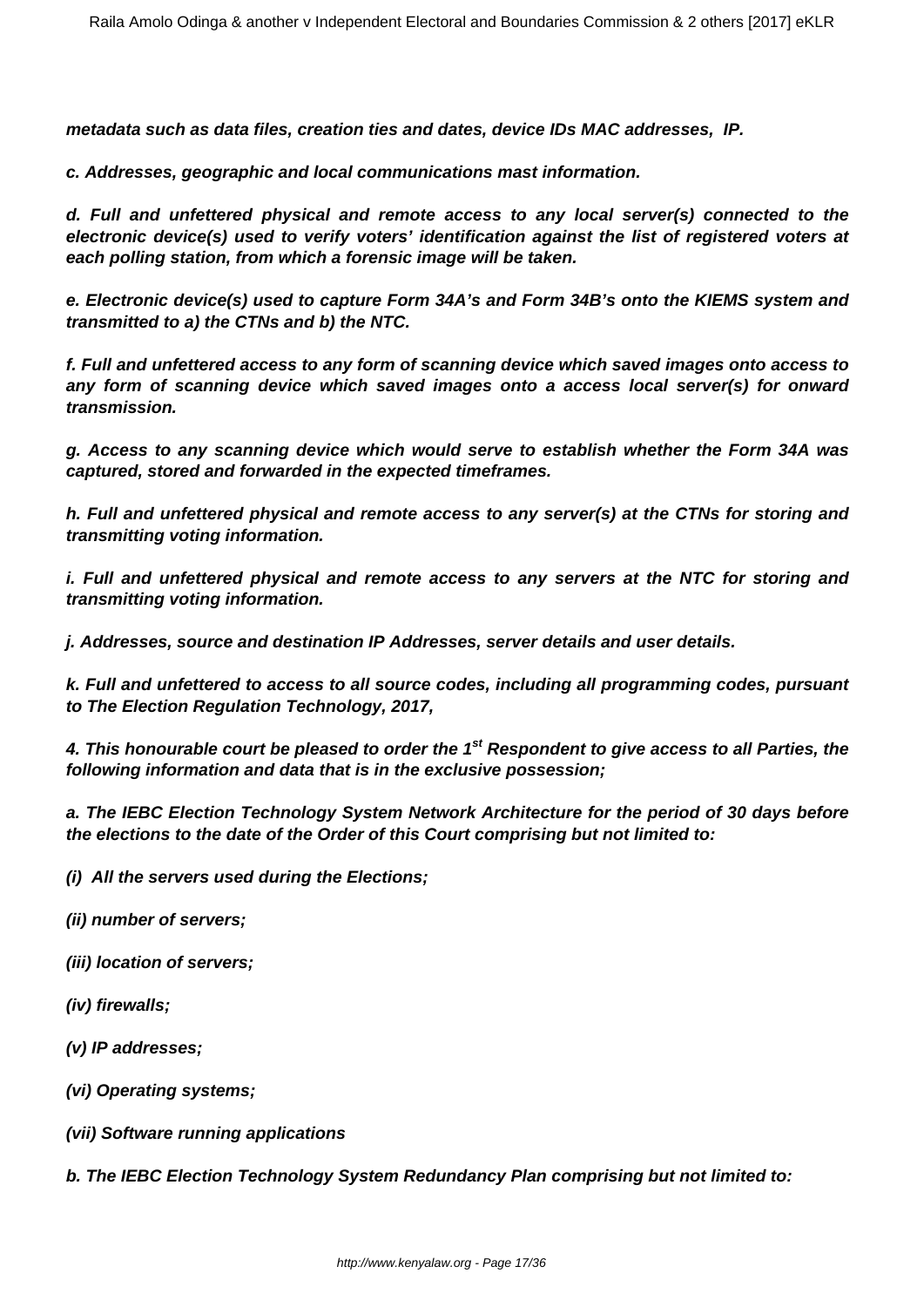**(i) Password policy;**

**(ii) Password matrix;** 

**(iii) Owners of system administration password(s)**

**(iv) System users and levels of access**

**c. The IEBC Election Technology System Redundancy Plan comprising:**

**(i) Business continuity plan;**

**(ii) Disaster recovery plan.**

**d. Certified copies of certificates of Penetration Tests conducted on the IEBC Election Technology System prior to and during the 2017 General and Presidential Election including:**

**(i) Certified copies of all reports prepared pursuant to Regulation 10 of the Elections (Technology) Regulations, 2017; and**

**(ii) Certified copies of certificate(s) by a professional(s) prepared pursuant to Regulation 10(2) of the Elections (Technology) Regulations, 2017.**

**ed. In relation to KIEMS Kits:**

**(i) Import testing certification in relation to all KIEMS Kits;**

**(ii) Static IP addresses of each KIEMS Kit used during the Presidential Election;**

**(iii) Specific GPRS location of each KIEMS Kit used during the Presidential Election for the period between and including 05th August 2017 and 11th August 2017;**

**(iv) Certified list of all KIEMS Kits procured but not used and/or deployed during the Election;**

**(v) Polling station allocation for each KIEMS Kit used during the Presidential Election;**

**(vi) Audit log of what each KIEMS Kit used during the Presidential Election transmitted from Polling Stations to Constituency Tallying Centres and to IEBC National Tallying Centre; and from IEBC Result Transmission Database to Media Houses Application Protocol Interface (API)(logs of media data update). Log must also show:**

**(a) Time of transmission from KIEMS Kit to the IEBC Result Transmission Database; and** 

**(b) Time of transmission from IEBC Result Transmission Database to the Media Houses API;**

**(c) Count of Identified Voters by each KIEMS Kit;**

**(d) Soft copy of Ids captured in each KIEMS Kit;**

**(e) Audit log of transmission of scanned Forms 34A from each of the KIEMS Kits.**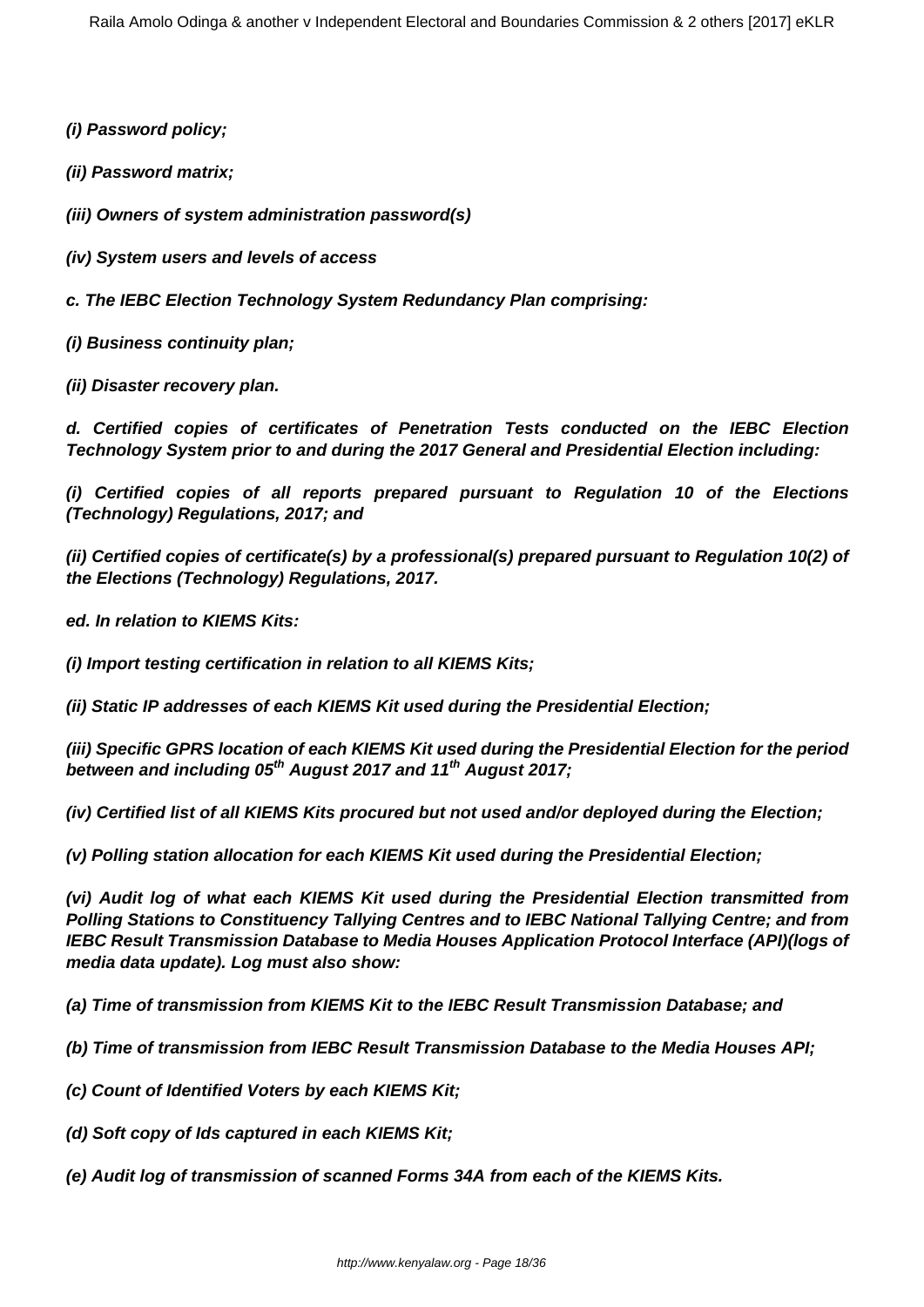**(f) Technical Partnership Agreement(s) for the IEBC Election Technology System including but not limited to:**

**(i) List of the technical partners;**

**(ii) Kind of access they had;**

**(iii) List APIs for exchange of data with the partners.**

**(g) Log in for the period of 30 days before the elections to the date of the order of this court of trails of showing the trail of users and equipments into all the IEBC Servers.**

**(h) Log in for the period of 30 days before the elections to the date of the order of this court of trails of users and trails of users and equipments into the KIEMS Database Management Systems.**

**(i) Administrative access log into the IEBC public portal between 5th August 2017 to date.**

**5. The 1st Respondent be compelled to give access to and supply to the court and to the Petitioners for scrutiny, certified photocopies of the original Forms 34A's 34B's and 34Cs prepared at and obtained from the polling stations by Presiding Officers and used to generate the final tally of the Presidential election, and pursuant to such production leave be granted for the use of an aid or reading device to assist in distinguishing the fake forms from the genuine ones.**

**6. The 1st Respondent be compelled to give the Petitioners access Form 34A's 34B's and 34 C's from all 40,800 polling stations.** 

**7. This honourable court be pleased to grant leave to the Petitioner/Applicants**

**TO:**

**(a) Rely on and or file further affidavits in support of the petition and or the affidavits of (i)Rt. Hon. Raila Amolo Odinga, Omar Yusuf Mohamed, (ii)Omar Yusuf Mohamed, (iii) Dr. Edga Ouko Otumbo, Nyangusi Oduwo and (iv) Norman Norman Magaya dated 24/8/2017 be admitted on record and or be deemed to have been properly filed.**

**(b) File such other affidavits in response to or reply to any responses filed by the respondents**

## **8. This Honourable Court be pleased to grant any other reliefs that become just and fit to grant.**

## **The Petitioner's case**

**[7]** The Motion before us is supported by the affidavits of Raila Amolo Odinga, Dr. Edgar Ouko Otumba, Omar Yusuf Mohamed and Norman Magaya. It is their contention that, while the 1<sup>st</sup> respondent was obligated by Articles 81 and 86 of the Constitution as well as Section 39(1C) of the Elections Act to transmit election results electronically, the Elections Technology System was "penetrated and/or deliberately compromised and used in a manner not intended by law so as to interfere with and affect the result of the Presidential Election."

**[8]** They also contend that prior to 8<sup>th</sup> August 2017, the 1<sup>st</sup> Respondent deliberately refused to respond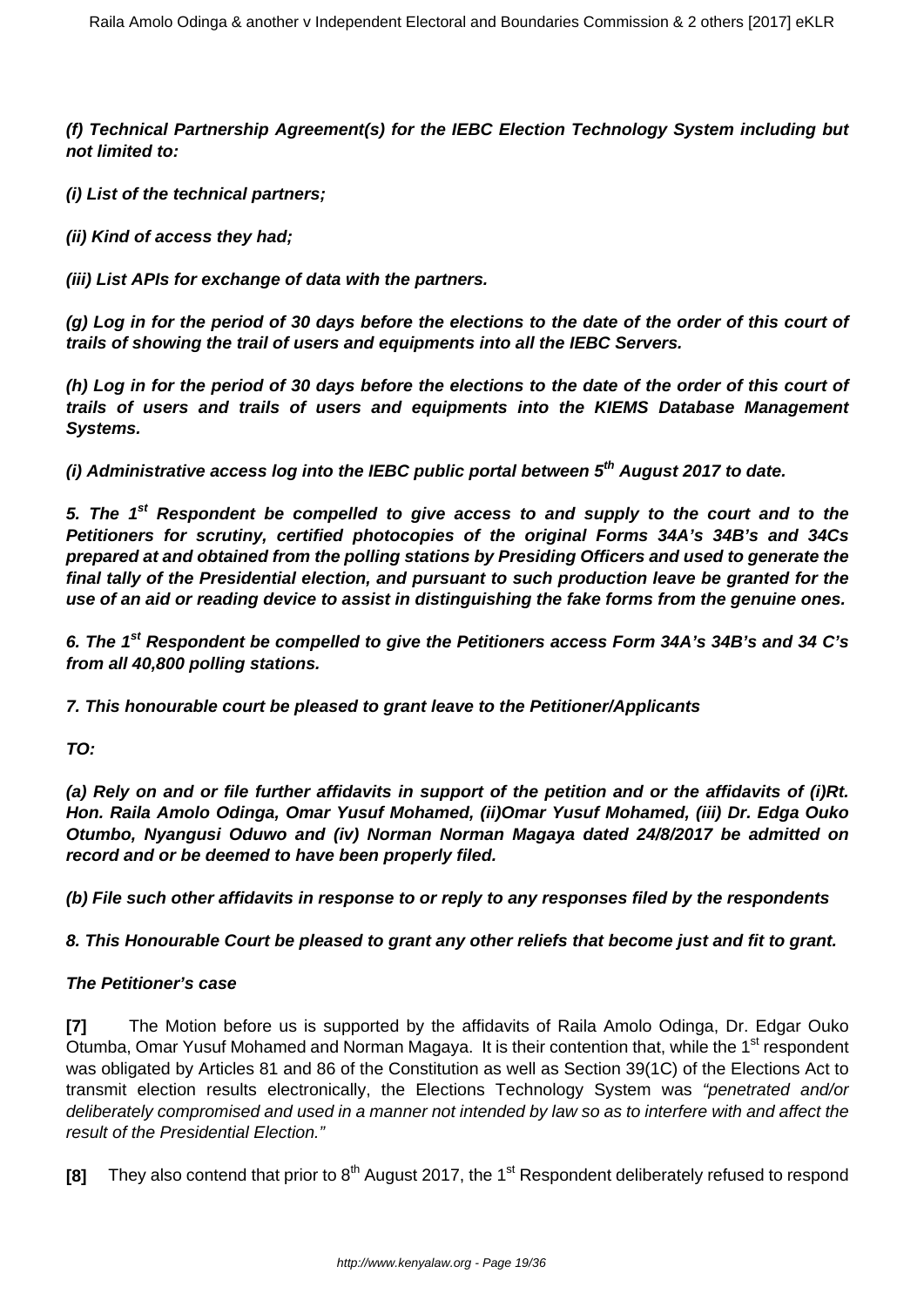to or accede to numerous requests that were made by NASA through its Chief Executive Officer, Mr. Magaya, and its agents. It is their further contention that the information and data that is sought is critical to demonstrate that the 1<sup>st</sup> Respondent did not conduct a free, fair, secure, verifiable, accountable and transparent election.

**[9]** The Petitioners, aware of the limited time this court has to determine the Presidential Election Petition before it, pray that the orders sought should be granted expeditiously as no prejudice would be caused to the Respondents in granting them.

**[10]** In addition to the above, it is the Petitioners' case that based on Dr. Otumba's analysis and hypotheses of the Presidential Election contained in his report dated  $17<sup>th</sup>$  August 2017, the results declared by the 2<sup>nd</sup> Respondent, it is impossible to verify individual results obtained from any individual polling station and the systematic data, with no characteristic of randomness, indicated a programmed data transmission system that was symptomatic of unreal and cooked figures hence the need for the orders sought in the Notice of Motion.

**[11]** Regarding spoilt and rejected votes, it is the Petitioners' case that an analysis of those votes shows that 395,510 such votes are unaccounted for and are indicative of illegal manipulation as well as alteration of rejected and spoilt votes during tallying of all votes.

**[12]** That therefore a scrutiny of the IEBC System, logs and returns is imperative and in submissions, the Petitioners have argued that the Presidential Election Results were made in absolute breach of/and non-compliance with the mandatory provisions of Sections 39(1C) and 44 of the Elections Act as well as the Elections (Technology) Regulations, 2017. In that regard, they contend that the KIEMS was designed in a manner to ensure that text results could not be transmitted without images on the prescribed form embodying the totality of election results in every polling station. The end result, in their view, was that the evidence adduced, points to indicators of interference with the KIEMS system, fraud in the filing of Forms 34A, 34B and 34C and the KIEMS system was not secured as by law required. It is their other view that the said system was breached and/or deliberately compromised and used in a manner not intended in law.

**[13]** Relying on the decisions of this court in **Gatirau Peter Munya v. Dickson Mwenda Kithinji & 2 Others** Petition No.2B of 2014; [2014] eKLR and **Nicholas Kiptoo Arap Salat v. Independent Electoral and Boundaries Commission & 7 Others,** Petition No.23 of 2014; eKLR [2015], they submit that they are entitled to a scrutiny under Section 82(1) of the Elections and that based on the evidence in the affidavits in support of the application they have established sufficient reasons for such an order.

**[14]** Relying further on Regulation 15 of the Elections (Technology) Regulations 2017, the Petitioners submit that the computer and system logs requested are permanent and leave a perpetual trail that is relevant in determining some of the issues raised in the petition. They have also relied on Sections 2 and 4 of the Access to Information Act (No. 31 of 2016) to make the point that they are entitled to the information sought as a matter of right and that this court should invoke both Article 50 of the Constitution (on the right to a fair trial) and Article 259 thereof (construing and interpreting the Constitution) and grant the orders sought.

# **1 st and 2nd Respondents' Case**

**[15]** In response to the Application, the 1<sup>st</sup> Respondent filed a replying affidavit sworn on 26<sup>th</sup> August 2017 by Mr. Moses Kipkogei, its Legal Officer. In the said affidavit, it is the 1<sup>st</sup> respondent's case that: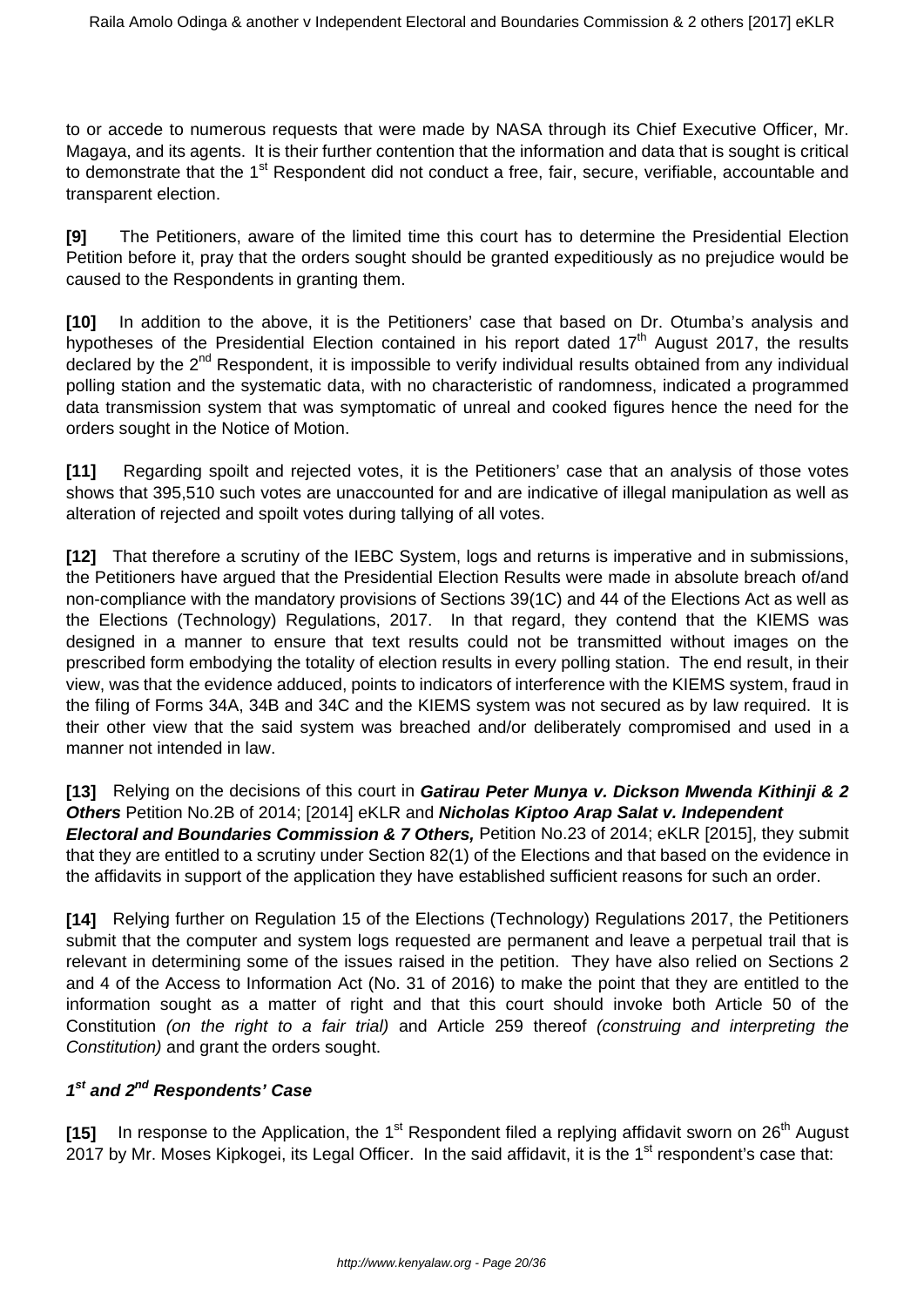(i) the application seeks to expand the petition in an unconstitutional manner in that it seeks to introduce new evidence after the limitation period established by Article 140 of the Constitution had lapsed;

(ii) no basis has been laid in law for the grant of scrutiny under Section 82 of the Elections Act, No.24 of 2011;

(iii) the applicants are foraging, in an unconstitutional manner, for evidence which should have otherwise been sought prior to the filing of the petition;

(iv) grant of the information sought is likely to compromise the integrity and security of the information technology systems; and

(v) compliance with the orders sought would be onerous in view of the strict timelines prescribed under the Constitution for hearing and determination of the petition; and that Regulation 15 of the Elections (Technology) Regulations 2017 provides an avenue for obtaining the information sought which Regulation has not been complied with.

**[16]** In submissions filed contemporaneously with the application, the 1<sup>st</sup> Respondent submitted that this court should be persuaded by the decision of the Court of Appeal in **Nicholas Salat v. Wilfred Rotich Lesan & Others, Civil Appeal No 228 of 2013** where by a majority decision of the Court, it was held that where no sufficient basis for a scrutiny had been laid, no such order should be granted.

**[17]** They also submitted that Onyancha J. in **Hassan Mohamed Hassan & Another v. IEBC & 2 Others,** H.C at Garissa Election Petition No.6 of 2013, had set out the law as regards scrutiny and held that a sufficient reason had to be given on why a scrutiny should be ordered.

**[18]** The 1<sup>st</sup> Respondent in addition submitted that reading Section 82 of the Elections Act and Rule 33 of the Election Petition Rules 2013, which set out the principles to be applied in any application for scrutiny, the applicants have been unable to show that they are deserving of the said order taking into account the strict timelines for hearing and determining Presidential Election Petitions in Kenya.

**[19]** Lastly, and regarding Regulation 15 of the Elections (Technology) Regulations 2017, the 1<sup>st</sup> Respondent stated that the application before us falls outside the said regulation and should not be granted. Instead, the same should be dismissed with costs.

# **3 rd Respondent's Case**

**[20]** In response to the Motion, the 3<sup>rd</sup> Respondent filed an affidavit in reply sworn on 25<sup>th</sup> August, 2017 by Brian Gichana Omwenga, a technology advisor employed by the Jubilee Party and in it, he deponed that the application is misquided and devoid of merit because first, while the 1<sup>st</sup> Petitioner places great emphasis on "the results that were being streamed in at a public electronic display in Bomas of Kenya and on an online portal", the Constitution nor any written law do not impose an obligation on the 1<sup>st</sup> Respondent to "exclusively use electronic systems to transmit results" save that whatever system is used must be simple, accurate, verifiable, accountable and transparent.

**[21]** Second, and as a corollary to the above, Section 44A of the Elections Act grants the 1st Respondent discretion to use a complementary mechanism where "technology either fails entirely, fails to work properly or does not meet the constitutional threshold of a system that is simple, accurate, verifiable, accountable and transparent."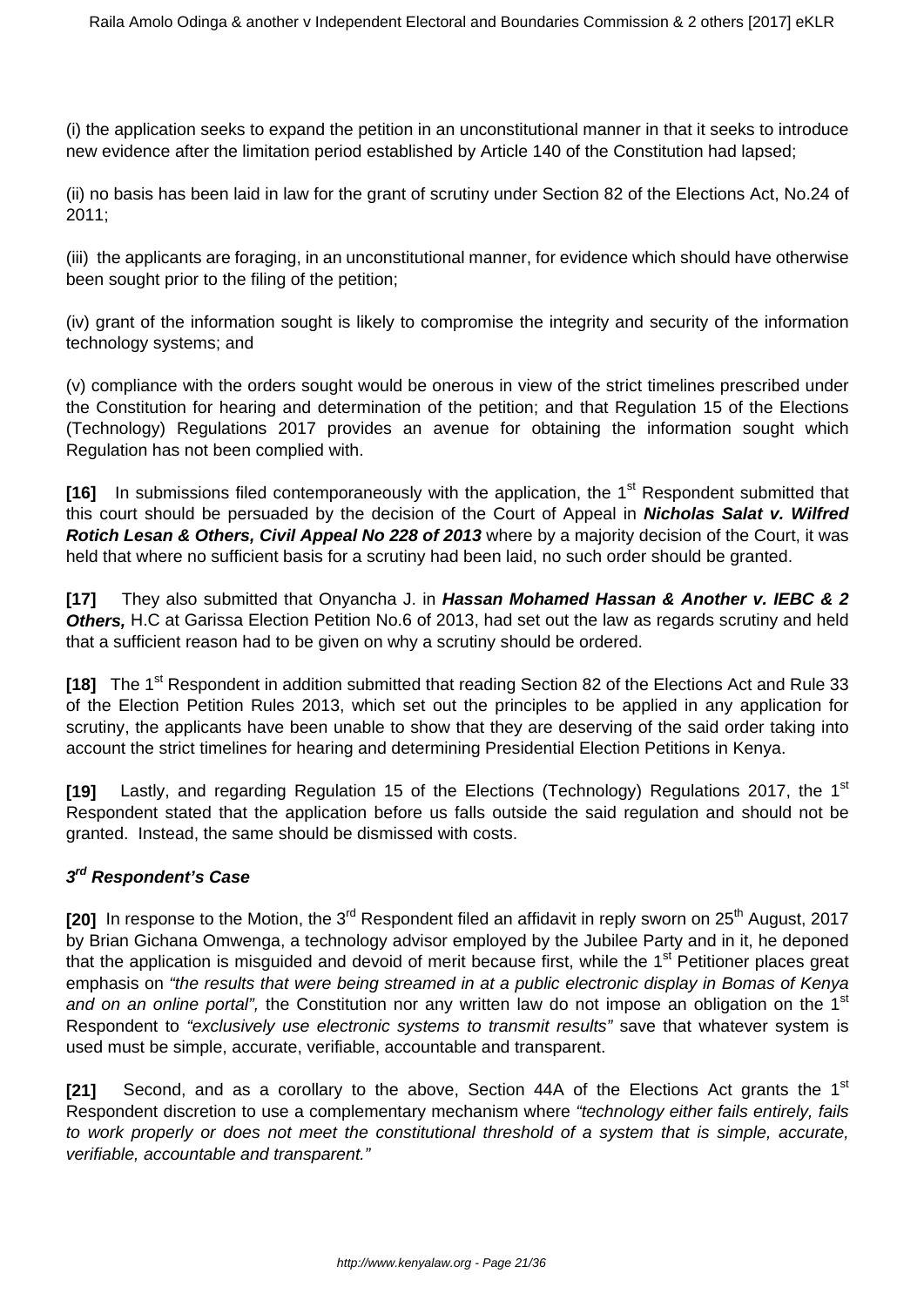**[22]** Third, that the election of 8<sup>th</sup> August 2017 was conducted within the law as casting of ballots, the counting, announcement and transmission of the votes and results were undertaken in the presence of agents of the Petitioners, a fact confirmed by independent observers such as Elections Observation Group (ELOG).

**[23]** Fourth, that the streamed results were sent electronically and following the Elections (General) Regulations, 2017 as well as the directions by the Court of Appeal in the case of **The Independent Electoral & Boundaries Commission (IEBC) v. Maina Kiai & 5 Others, Civil Appeal No. 105 of 2017;** [2017] eKLR and that the results in all 290 constituencies were conclusively tallied, collated and announced.

**[24]** Fifth, that there was no legal requirement that the 1<sup>st</sup> Respondent ought to avail Forms 34A to any presidential candidate for verification.

**[25]** Sixth, that the 1<sup>st</sup> Respondent does not have telecommunication facilities of its own and relied on Safaricom Ltd, Airtel Kenya Ltd and Telkom Kenya Ltd to provide transmission services and that Regulations 20 and 24 of the Elections (Technology) Regulations while obligating the service providers to provide technological services as requested by the  $1<sup>st</sup>$  Respondent, technology is nonetheless susceptible to failure, sabotage or human error.

**[26]** Seven, that for the above reasons, Section 44A of the Elections Act was introduced by the Election Laws (Amendment) Act, 2017, obligating the  $1<sup>st</sup>$  Respondent to put in place a complementary mechanism for both identification of voters and transmission of election results to ensure compliance with Article 38 of the Constitution, which mechanism it put in place; an action confirmed and upheld by both the High Court H.C. Constitution Petition No. 328 of 2017, **National Super Alliance Kenya v. Independent Electoral & Boundaries Commission & 2 Others.** That decision was later upheld at the Court of Appeal.

**[27]** Ninth, pursuant to Regulation 21 of the Elections (Technology) Regulations, the 1<sup>st</sup> Respondent posted to the public a list of 11,000 polling stations without 3G coverage and this was a matter well within the Petitioners' knowledge. In addition, that in such situations, the Forms 34A would be ferried physically to the Constituency Tallying Centres or transmitted electronically in places where there was 3G network coverage.

**[28]** Tenth, that even if the Petitioners were to be granted access to the information and equipment that they were seeking, the 1<sup>st</sup> Respondent would require 14 days to do so as the computer logs for example run into approximately 100,000 pages.

**[29]** Lastly, that the application and prayer for leave to file additional affidavits is a fishing exercise to help the Petitioners engage in a wild goose chase for information only meant to affirm their bias and conspiracy theories and that their hacking of systems claims have been discredited by experts. That, therefore, the application ought to be dismissed with costs.

# **B. ANALYSIS**

**[30]** Having read the Notice of Motion and responses to it and having heard the submissions by Counsel representing the parties herein, the question that we must answer is whether the petitioners are entitled to the prayers in the said Motion. In answering that question we note that as framed and argued, the application seeks three kinds of prayers: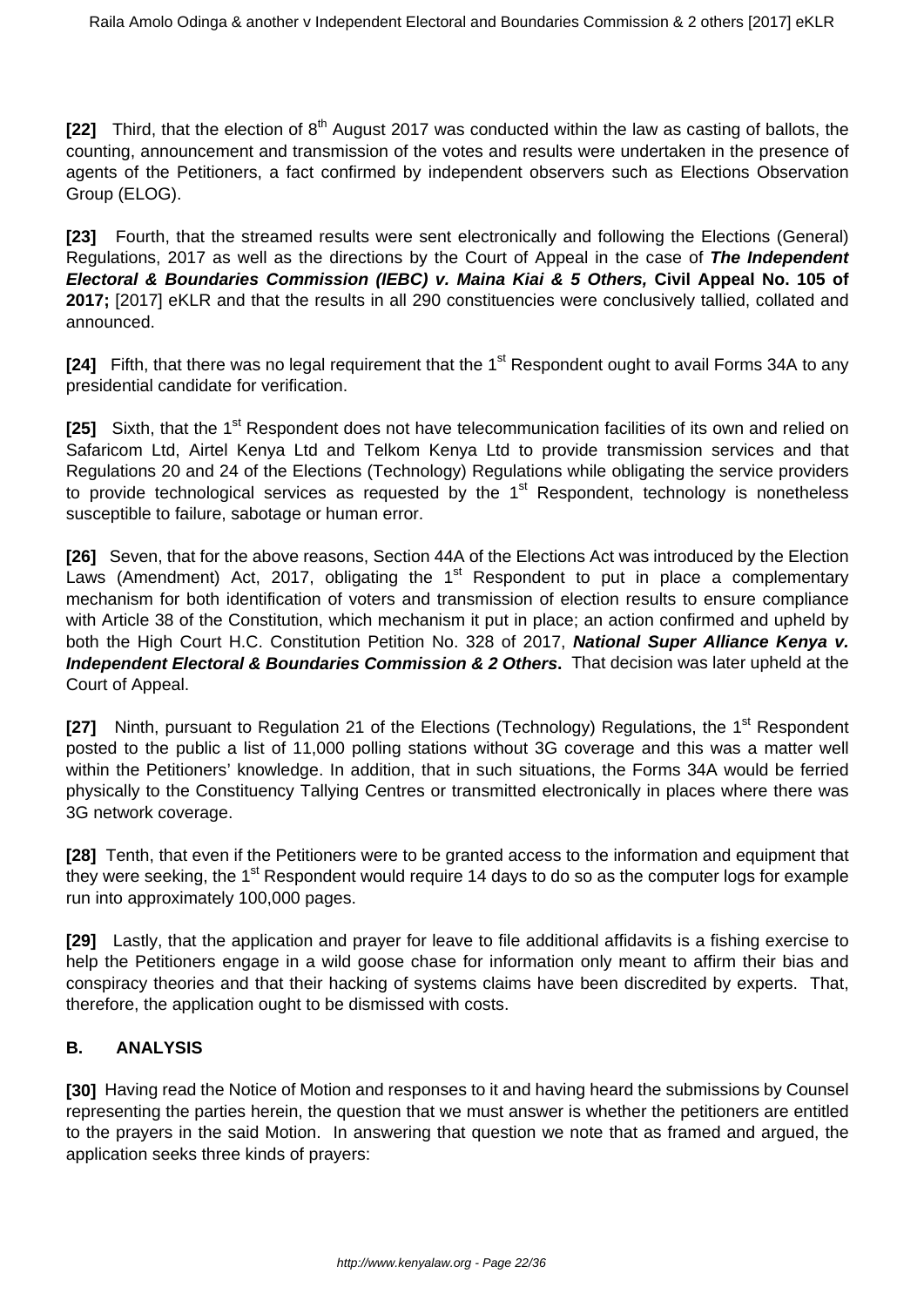(i) access to information relating to the hardware and software used in the conduct of the Presidential Election and particularly in transmission of results.

(ii) access to and scrutiny of certified copies of Forms 34A, 34B and 34C.

(iii) leave to file further affidavits.

**[31]** We shall in that context address the second issue as the first and peripherally address the right to information generally as we see that implicit in scrutiny is also the fact that the information sought is first granted before any scrutiny can be initiated.

**[32]** We shall in the above regard begin by addressing the law regarding scrutiny and in that regard, the right to scrutiny of votes specifically and generally as well as and recount of votes in an election petition is anchored on Section 82(1) of the Elections Act (Act. No 24 of 2011) and Rule 29 of the Elections (Parliamentary and County Elections) Petition Rules, 2017. The Presidential Election Petition Rules, 2017 are however silent on the issue of scrutiny.

**[33]** Section 82 of Elections Act thus reads as follows:

#### "Scrutiny of votes

(1) An election court may, on its own motion or on application by any party to the petition, during the hearing of an election petition, **order for a scrutiny of votes to be carried out in such manner as the election court may determine.**

(2) Where the votes at the trial of an election petition are scrutinized, only the following votes shall be struck off—

(a) the vote of a person whose name was not on the register or list of voters assigned to the polling station at which the vote was recorded or who had not been authorised to vote at that station;

(b) the vote of a person whose vote was procured by bribery, treating or undue influence;

(c) the vote of a person who committed or procured the commission of personation at the election;

(d) the vote of a person proved to have voted in more than one constituency;

(e) the vote of a person, who by reason of conviction for an election offence or by reason of the report of the election court, was disqualified from voting at the election; or

(f) the vote cast for a disqualified candidate by a voter knowing that the candidate was disqualified or the facts causing the disqualification, or after sufficient public notice of the disqualification or when the facts causing it were notorious.

The vote of a voter shall not, except in the case specified in subsection (1)(e), be struck off under subsection (1) by reason only of the voter not having been or not being qualified to have the voter's name entered on the register of voters."

**[34]** On the other hand and by way of comparison only, Rule 29 of the Elections (Parliamentary and County Elections) Petition Rules, 2017 provides: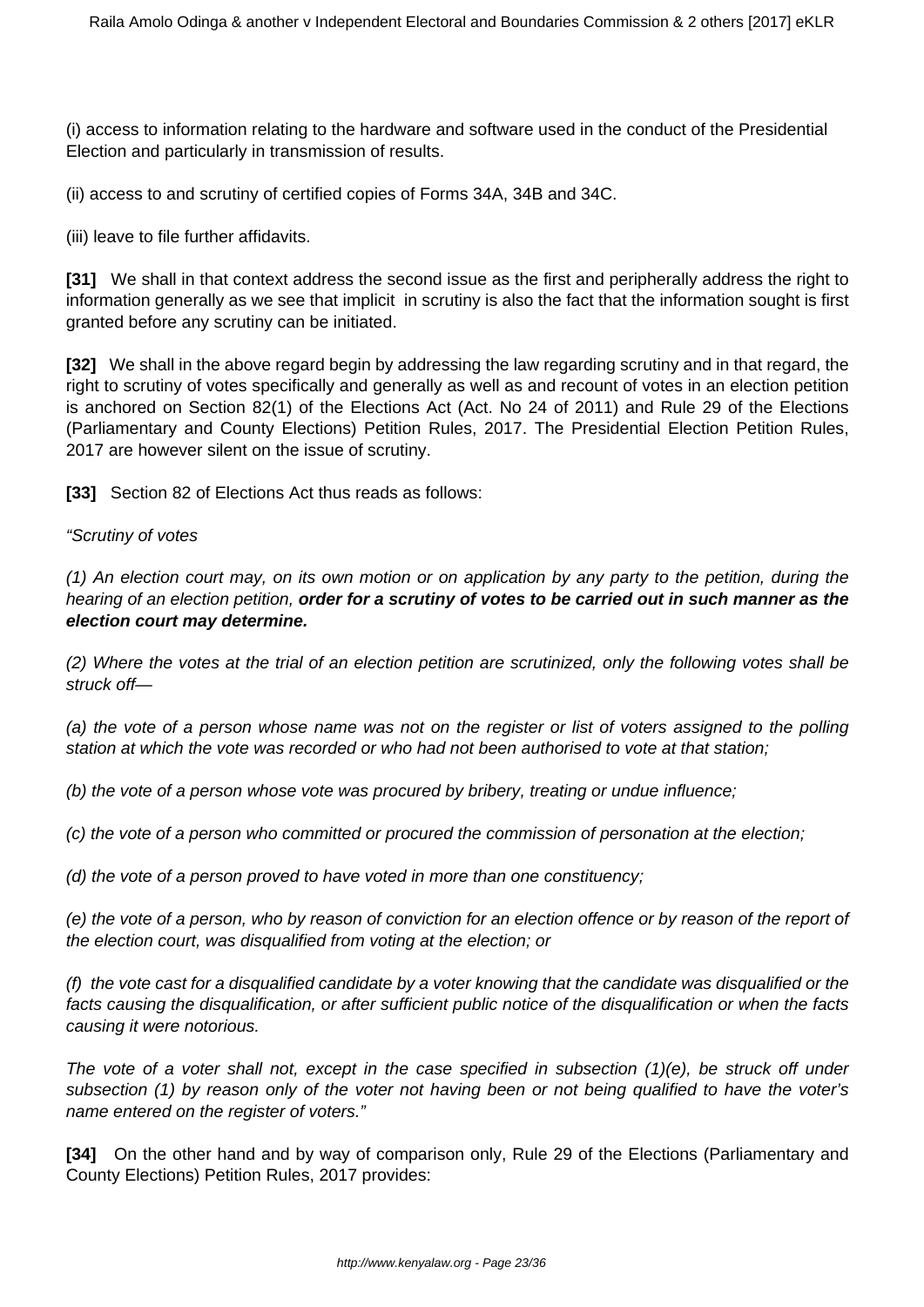Scrutiny of votes.

(5) The parties to the proceedings may apply for scrutiny of the votes for purposes of establishing the validity of the votes cast.

(6) On an application under sub-rule (1), an election court may, if it is satisfied that there is sufficient reason, order for scrutiny or recount of the votes.

(7) The scrutiny or recount of votes ordered under sub-rule (2) shall be carried out under the direct supervision of the Registrar or Magistrate and shall be subject to the directions the election court gives.

(8) The Scrutiny or recount of votes in accordance with sub-rule (2) shall be confined to the polling stations in which the results are disputed and may include the examination of—

(a) the written statements made by the returning officers under the Act;

(b) the printed copy of the Register of voters used during the elections sealed in a tamper proof envelope;

(c) the copies of the results of each polling station in which the results of the election are in dispute;

- (d) the written complaints of the candidates and their representatives;
- (e) the packets of spoilt ballots;
- (f) the marked copy register;
- (g) the packets of counterfoils of used ballot papers;
- (h) the packets of counted ballot papers;
- (i) the packets of rejected ballot papers;
- (j) the polling day diary; and

(k) the statements showing the number of rejected ballot papers.

 $(5)$  ……

**[35]** In addition to the above statutory provisions, there has been consistent jurisprudence from our Courts, on how the law on scrutiny should be applied in electoral matters. We will analyse some of the decisions as here below:

# **(i) High Court**

**[36]** In the case of **Hassan Mohamed Hassan & Another v. IEBC & 2 Others** Petition 6 of 2013; [2013] eKLR, the petitioner had sought scrutiny of votes in 15 polling stations. The Court (Onyancha J) in dismissing the application pronounced itself as follows:

**"… a party has liberty to apply for scrutiny and recount at any stage of the proceedings for the**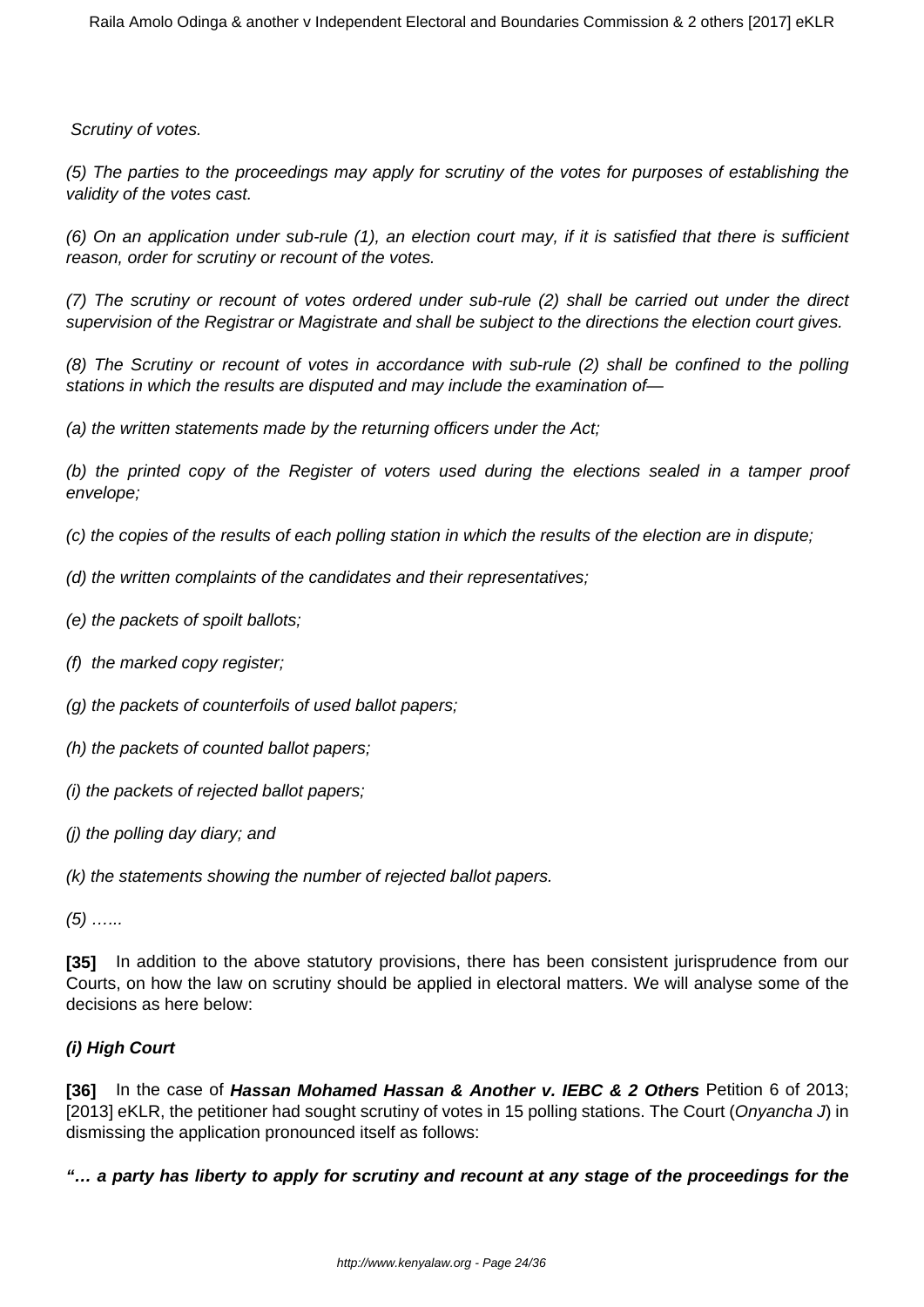**purposes of establishing the validity of the votes cast.** However, the court has to be satisfied that there is sufficient reason for it to order for scrutiny or recount of votes. **In my view and understanding, for a party to provide sufficient reason upon which the court can decide to grant the order,** the party shall provide sufficient evidence to that end. **If the request for scrutiny is made before the trial starts and therefore before the relevant evidence upon which such decision is adduced, then clearly and logically such relevant evidence must be based on the affidavits, if any, supporting the application….**

**On the other hand where an application for scrutiny or recount is made after adequate relevant evidence has been adduced during the trial, it will be such evidence that will provide, if at all, sufficient reason upon which the court will make relevant orders. It is my view however that whether the application for scrutiny or recount is made before, during or at the end of the trial of a petition, the court must be satisfied generally,** that there are sufficient grounds to order a scrutiny or recount on the basis that such scrutiny or recount will be in the interest of fairness and justice in settling the issues raised in the petition.

**The decision to grant scrutiny or recount is clearly, not only discretionary but is also judicious.** That is to say that the court's reason to grant such order must be good, must be logical and must be necessary for the purpose of arriving at an expeditious, fair, just, proportionate and affordable resolution of the issues raised in the Petition." [emphasis added.]

**[37]** Further, in the case of **Philip Mukwe Wasike v. James Lusweti Mukwe & 2 Others,** Bungoma High Court Petition. No. 5 of 2013; [2013] eKLR, the learned Judge (Omondi J) observed that:

# **"The purpose of scrutiny is:-**

**(1) To assist the court to investigate if the allegations of irregularities and breaches of the law complained of are valid.**

**(2) Assist the court in determining the valid votes cast in favour of each candidate.**

## **(3) Assist the court to better understand the vital details of the electoral process and gain impressions on the integrity of the electoral process."**

**[38]** Further elaboration on the issue of scrutiny was provided in the case of **Philip Osore Ogutu v. Michael Aringo & 2 Others,** Busia High Court Petition No. 1 of 2013 wherein the Petitioner had sought scrutiny of votes in 15 polling stations during the pre-trial conference. Upon making a formal application, Tuiyott J after setting out the law regarding scrutiny, observed that as pertaining to the timing of the application, it would be upon the party seeking scrutiny to choose when to approach the Court. He thus observed [paragraph 18]:

**"…It all depends, I think, on the ability of the Applicant to marshal sufficient evidence to persuade the Court that scrutiny is deserved. And there is no reason why this cannot be made prior to the hearing given that the Election Petition Rules require that the substance of the evidence to be relied on by the parties be set out in the Affidavits accompanying the Petition or the responses."**

**[39]** The learned Judge further observed [paragraph 20]:

**"There would be several reasons why scrutiny should not be ordered as a usual course. First,**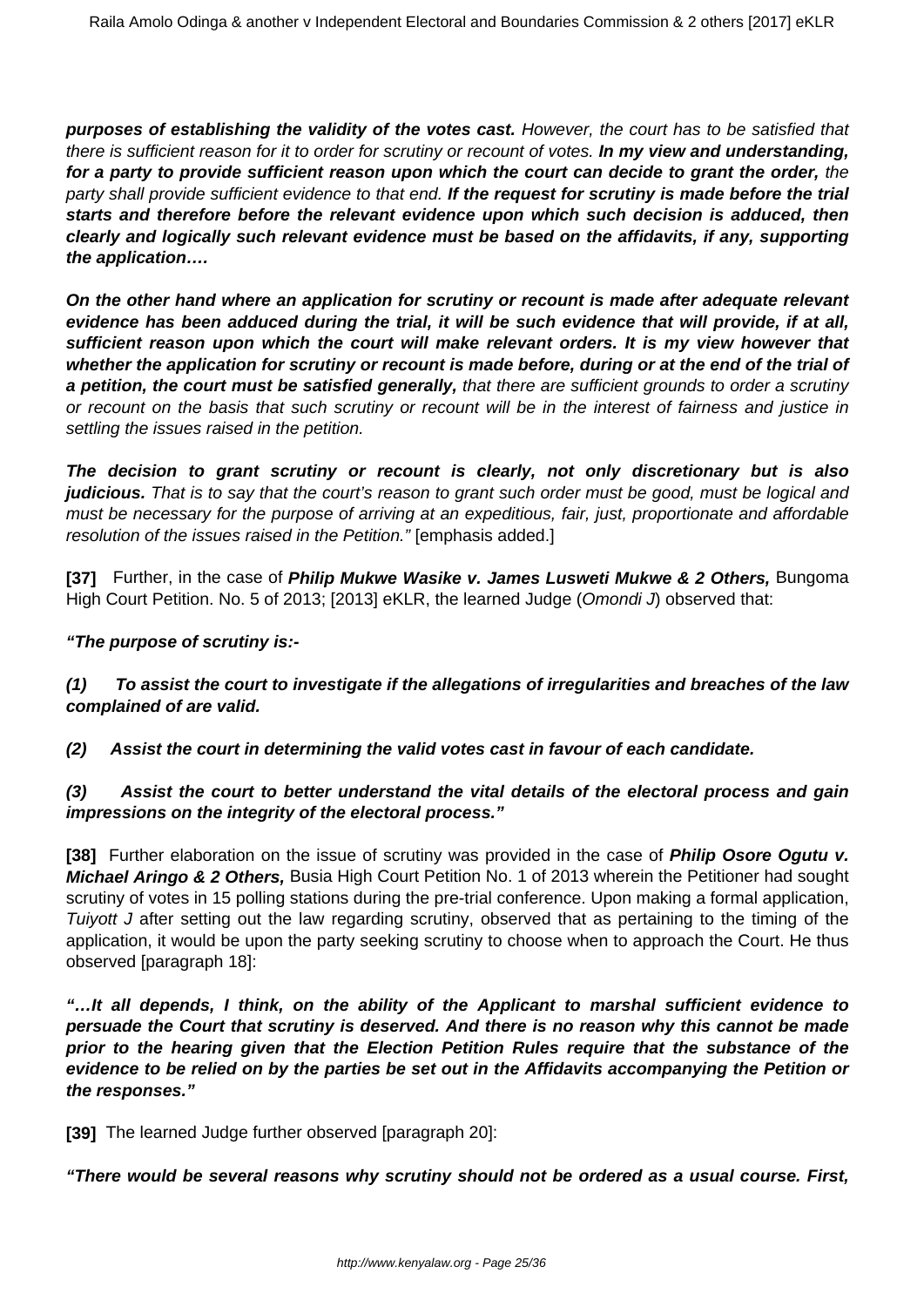**there is a need to guard against an abuse of the process. I would agree with Mr. K'opot that a party must not be allowed to use scrutiny as a fishing expedition to discover new or fresh evidence. It would be expected that a party filing an Election Petition is, from the outset, seized of the grounds, facts and evidence for questioning the validity of an election. And where the evidence is unclear then a party can, on application to Court, seek and obtain better particulars of that evidence from its adversary. But it would be an abuse of process to allow a party to use scrutiny for purposes of chancing on new evidence. Scrutiny should not be looked upon as a lottery."**

**[40]** We also note that in the case of **Jacob Mwirigi Muthuri v. John Mbaabu Murithi & 2 Others,** High Court at Meru, Petition No. 2 of 2013; [2013] eKLR, the Court (Lesiit J) held that [paragraph 28 & 29]:

**"[28]… Unless an order for scrutiny and recount is the only prayer sought in the Petition, it cannot be ordered at the pre-trial stage. This is because the prayer should not be granted on the basis of untested evidence, which would be the case if the prayer is simply granted at the pretrial stage on the basis of the allegations in the Petition and the witness affidavits of the Petitioner.**

**[29] It is clear from the foregoing that where an application for scrutiny is made, the court must be satisfied that an order for scrutiny and recount has been justified by the party applying and secondly, that the order is necessary for the just resolution of the election Petition. Scrutiny is one of the tools that the court uses to investigate whether an election was conduced in accordance with constitutional principles and to establish that indeed the result as declared was a reflection of the will of the electorate that took part in that election. The only way the court can test whether an order for scrutiny and recount is deserved and justified is first by considering the Petition and the Affidavit in support to find out whether they disclose the Petitioner's cause of action and whether they contain concise statements of the material facts relied upon in support of the allegations of impropriety or illegality and secondly by calling of evidence and testing of that evidence through cross examination and re examination process to test the veracity of the same. There can be no need to call evidence for examination through the trial process if none has been advanced in the Petition and the Petitioner's pleadings and in particular the affidavits of potential witnesses."**

**[41]** Similar sentiments as above were expressed by Kimaru J in the case of **Rishad H. A. Amana v IEBC & 2 Others,** High Court at Malindi Petition No. 6 of 2013; [2013] eKLR where he emphasized that [paragraph 34]:

**"…the recent trend is that scrutiny can only be ordered where a Petitioner lays sufficient basis. Such basis can only be laid after the Petitioner has adduced evidence during the actual hearing of the petition. The Petitioner cannot therefore demand that there be scrutiny and recount of the votes before the commencement of the trial. The Petitioner may do so after his or her witnesses have testified. The ideal situation, however, is that such an application for scrutiny should be considered by the court after all the witnesses of the Petitioner and the Respondents have testified. At that stage of the proceedings, the court will be in a position to properly assess the veracity of the allegations made by the Petitioner that there is need for scrutiny."**

# **(c) Court of Appeal**

**[42]** In the case of, **Dickson Mwenda Githinji v. Gatirau Peter Munya & 2 Others,** Civil Appeal. No. 38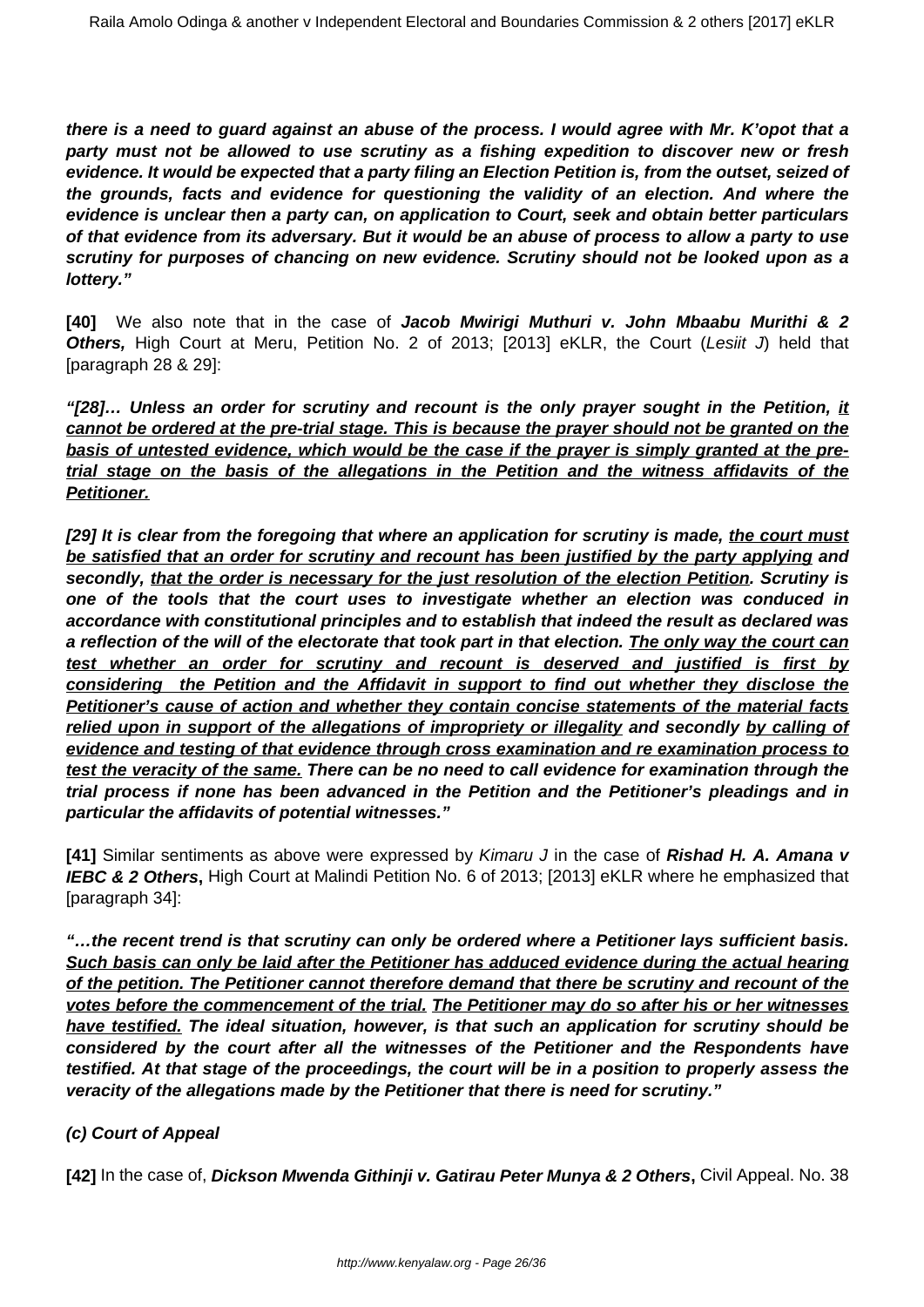of 2013; [2014] eKLR, the Court of Appeal took the position that [paragraph 148]:

**"If the trial court had adopted a purposive interpretation of Rule 33(4), it would be apparent that if a petitioner seeks scrutiny and recount of votes in a constituency, the purposive approach is that he is seeking scrutiny and recount of votes in all the polling stations in the constituency. Further, it is also our considered view that Section 82 of the Elections Act is the legal foundation for scrutiny. In this section, the mandate of the Court is to order scrutiny of votes and not scrutiny of polling stations. Rule 33(4), must be interpreted so as not to negate and violate the import of Section 82 that provide [sic] for scrutiny of votes without imposing a restriction that scrutiny is confined to polling stations. It is our view that a regulation cannot add a limitation to a statutory provision when no such limitation exists in its enabling statute."**

**[43]** On appeal to the Supreme Court in the case of **Gatirau Peter Munya v. Dickson Mwenda Kithinji & 2 Others** Petition No. 2B of 2014; [2014] eKLR the Supreme Court in disagreeing with the above holding of the Court of Appeal, held as follows [paragraph 157]:

**"This gives the impression that where a petitioner makes a claim for a recount or scrutiny in a constituency, it should be granted as a matter of course. If such a position were to be sustained, it would stand as a contradictory precedent, with the potential to disrupt the stability of decisionmaking already evolving, in the practice of scrutiny and recount. It would mean that once an application for recount or scrutiny refers to a constituency, then the trial Court must automatically order scrutiny in all the polling stations in the constituency."**

**[44]** In its further elaboration, the Supreme Court opined [paragraph 159]:

**"On the contrary, judicial opinion distinctly favours a view that commends itself to us: that, an application for scrutiny and recount, must be couched in specific terms, and clothed with particularity, as to which polling stations within a constituency are to attract such scrutiny. If a party lays a clear basis for scrutiny in each and all the polling stations within a constituency, then the order ought to be granted. Otherwise, a prayer pointing to a constituency but lacking in specificity is not to be entertained."** 

## **(c) Supreme Court**

**[45]** In the case of **Gatirau Peter Munya v. Dickson Mwenda Kithinji & 2 Others (supra)**, this Court set out the following guiding principles with respect to scrutiny and recount of votes in an election petition. At paragraph 153, the Court pronounced itself as follows:

**a. The right to scrutiny and recount of votes in an election petition is anchored in Section 82(1) of the Elections Act and Rule 33 of the Elections (Parliamentary and County Elections) Petition Rules, 2013. Consequently, any party to an election petition is entitled to make a request for a recount and/or scrutiny of votes, at any stage after the filing of petition, and before the determination of the petition.**

**b. The trial Court is vested with discretion under Section 82(1) of the Elections Act to make an order on its own motion for a recount or scrutiny of votes as it may specify, if it considers that such scrutiny or recount is necessary to enable it to arrive at a just and fair determination of the petition. In exercising this discretion, the Court is to have sufficient reasons in the context of the pleadings or the evidence or both. It is appropriate that the Court should record the reasons for the order for scrutiny or recount.**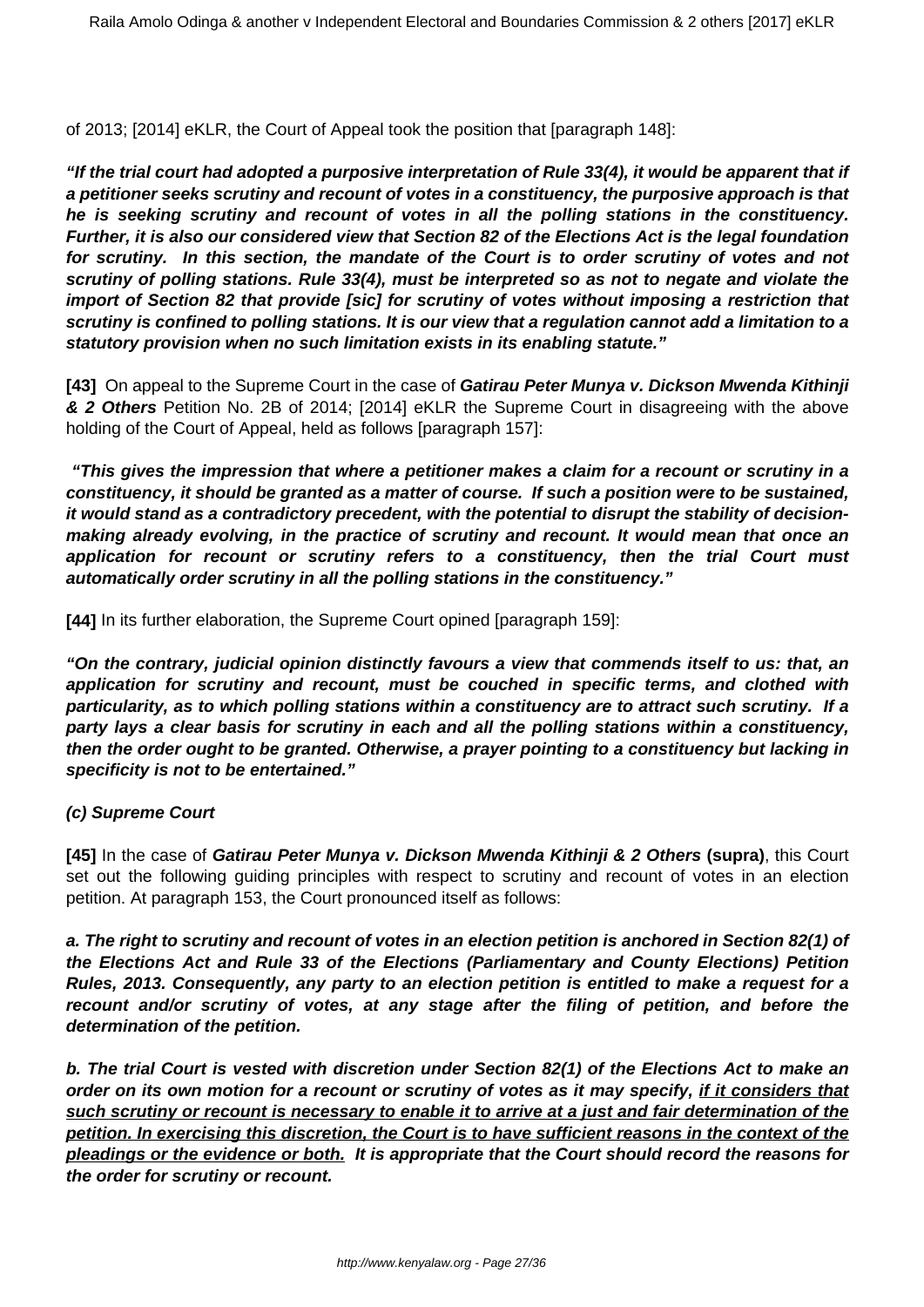**c. The right to scrutiny and recount does not lie as a matter of course. The party seeking a recount or scrutiny of votes in an election petition is to establish the basis for such a request, to the satisfaction of the trial Judge or Magistrate. Such a basis may be established by way of pleadings and affidavits, or by way of evidence adduced during the hearing of the petition.**

**d. Where a party makes a request for scrutiny or recount of votes, such scrutiny or recount if granted, is to be conducted in specific polling stations in respect of which the results are disputed, or where the validity of the vote is called into question in the terms of Rule 33(4) of the Election (Parliamentary and County Elections) Petition Rules.** [Emphasis added.]

**[46]** In the case of **Nicholas Kiptoo Arap Salat v. Independent Electoral and Boundaries Commission & 7 Others,** Petition No. 23 of 2014; [2015] eKLR this Court then answered the question whether the law on scrutiny and recount was properly applied by the High Court and the Court of Appeal. Upon analyzing certain specific authorities, the Court noted as follows [paragraph 52]:

**"The foregoing principles are the basis for certain specific questions which we have to consider: did the appellant provide a sufficient basis for the trial Court to make Orders of scrutiny and recount" did the denial of an Order for scrutiny compromise the appellant's case" should this Court interfere with the discretion of the trial Judge, and overturn the decision of the Appellate Court upholding the trial Judge's findings""** [Emphasis added.]

**[47]** The court had earlier settled the law on the matter in the case of **Nathif Jama Adama v. Abdikhaim Osman Mohamed & 3 Others** Petition No. 13 of 2014; [2014] eKLR, where it held as follows (paragraph 75):

**"It emerges that, the primary considerations in determining whether to grant scrutiny, are whether there are polling stations with a dispute as to the election results; whether such a state of affairs has been pleaded in the petition; and whether a sufficient basis has been laid – to warrant the grant of the application for scrutiny."**

**[48]** The Court went ahead and pronounced itself as follows [paragraph 76]:

**"But it is crucial that the polling stations which are the subject of a possible scrutiny, would have been already signalled in the pleadings, as having contested results. This is the import of the wording of Rule 33 (1) of the Elections Petition Rules, that an application for scrutiny can be applied for at any stage. A foreshadowing of such an application should have been embodied in the main lines of pleading, which mark out the terrain of any legitimate electoral contest."**

**[49]** We further note that the Court in the case of **Raila Odinga & 5 Others v. Independent Electoral & Boundaries Commission & 3 Others,** Petitions No. 3, 4 & 5 of 2013 (consolidated), ordered a scrutiny of the following forms: all Form 34 which were used by the IEBC in tallying the presidential votes from each of the 33400 polling stations including the Forms 34 used by IEBC in tallying the diaspora votes and all Forms 36 which were used by IEBC in aggregating the tallies of presidential votes from all Forms 34. In making the orders, the Supreme Court elaborated that scrutiny would serve the following aims:

(i) Establishing the accuracy or otherwise of the total tallies of the presidential votes as indicated on the Form 34s.

(ii) Establishing the number of registered voters, the number of valid votes cast and the number of rejected votes as indicated on each Form.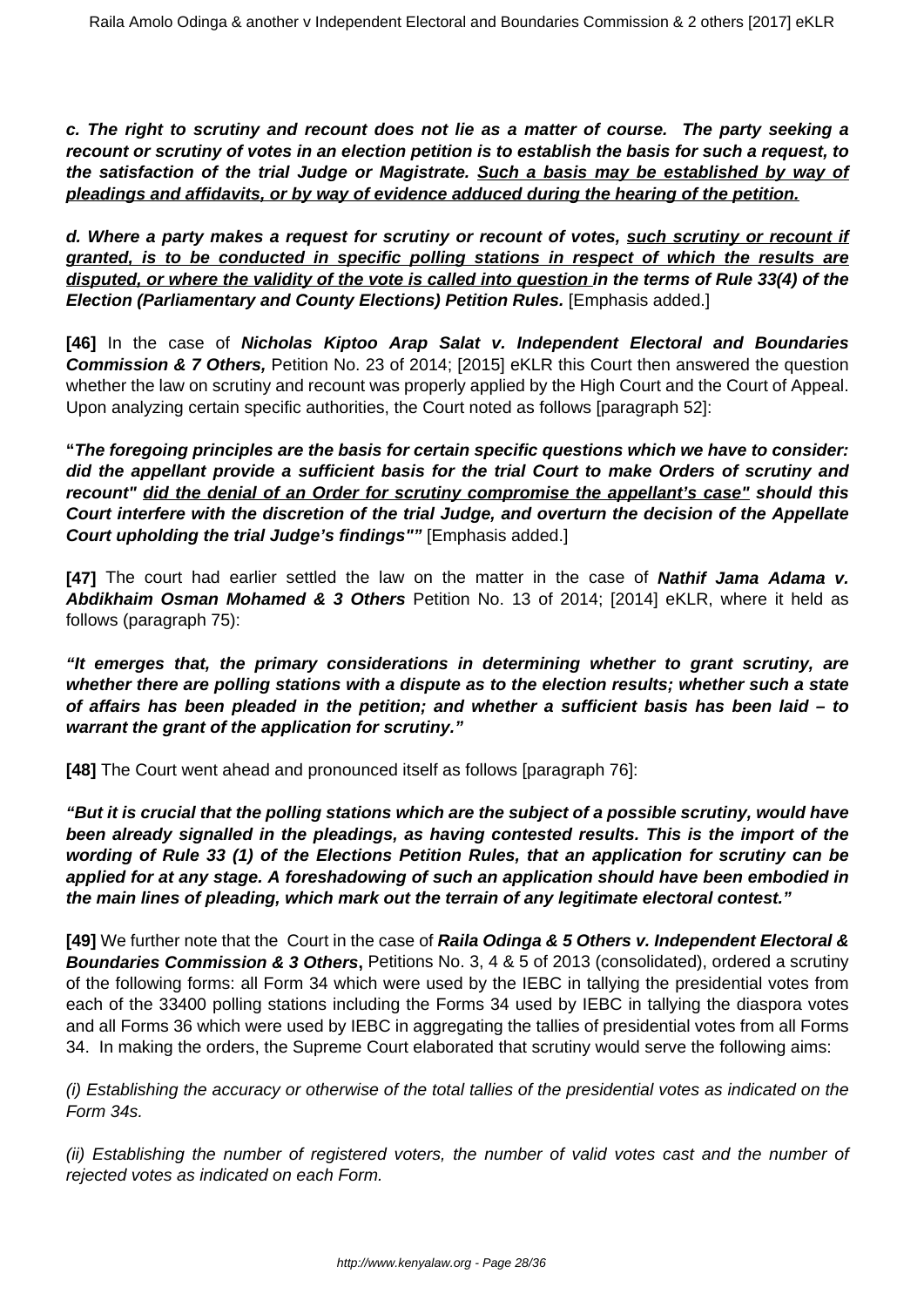(iii) Comparing the number of registered voters indicated in Form 34 and the number of registered voters on the principal register. The principal register to be used would be the external hard drive presented by the IEBC in the annexure in the replying affidavit of Ahmed Isaac Hassan.

**[50]** When giving its decision, the Court explained that the reason it ordered for a suo motu scrutiny was so that it could understand better the vital details of the electoral process, and to gain impressions on the integrity thereof.

## **(d) Comparative Analysis**

**[51]** In the case of **Arikala Narasa Reddy v. Venkata Ram Reddy Reddygari & Anr,** Civil Appeal Nos. 5710-5711 of 2012; [2014] 2 S.C.R the Supreme Court of India held that [paragraph 8]:

**"Before the Court permits the recounting, the following conditions must be satisfied:**

**(i) The court must be satisfied that a prima facie case is established;**

**(ii) The material facts and full particulars have been pleaded stating the irregularities in counting of votes;**

**(iii) A roving and fishing inquiry should not be directed by way of an order to re-count the votes;**

## **(iv) An opportunity should be given to file objection; and**

## **(v) Secrecy of the ballot should be guarded.**

**[52]** Further, the Court went on and observed that:

**"In absence of pleadings, evidence if any, produced by the parties, cannot be considered. It is also a settled legal proposition that no party should be permitted to travel beyond its pleadings and parties are bound to take all necessary and material facts in support of the case set up by them. Pleadings ensure that each side is fully alive to the questions that are likely to be raised and they may have an opportunity of placing the relevant evidence before the court for its consideration. The issues arise only when a material proposition of fact or law is affirmed by one party and denied by the other party. Therefore, it is neither desirable nor permissible for a court to frame an issue not arising on the pleadings. The court cannot exercise discretion of ordering recounting of ballots just to enable the election petitioner to indulge in a roving inquiry with a view to fish material for dealing the election to be void. The order of recounting can be passed only if the petitioner sets out his case with precision supported by averments of material facts."**

**[53]** Although the above case relates to the issue of recount of votes, we find the principles highlighted therein relevant in determining the basis under which a court can order scrutiny. Indeed, comparative jurisprudence from the already reviewed Kenyan cases, aligns with the said holding.

## **What of the right to access information" What is the law governing the said right"**

**[54]** The right of access to information is provided for in various legal instruments as hereunder:

Article 35 of the Constitution provides that: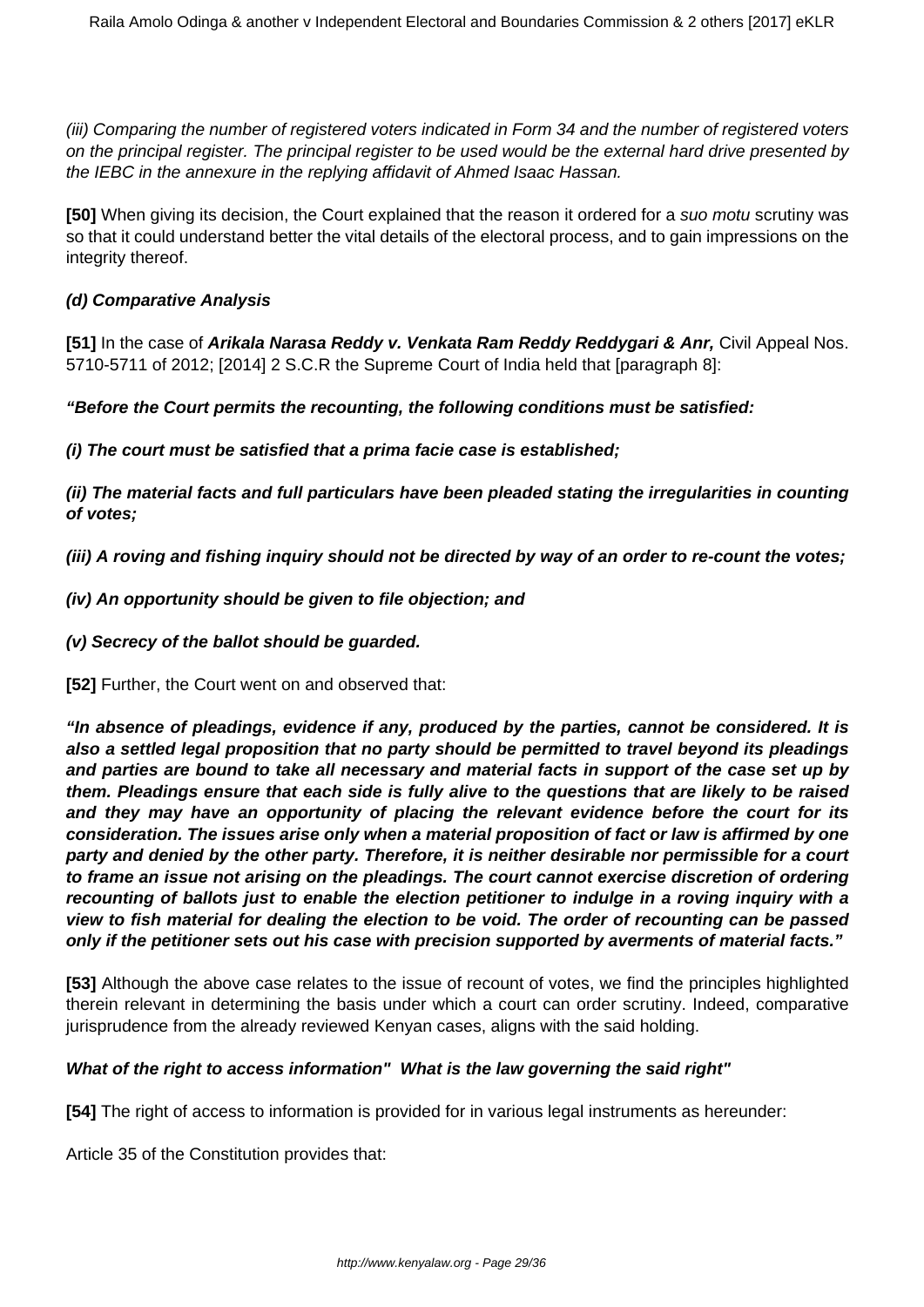**(1) Every citizen has the right of access to""**

**(a) Information held by the State; and**

**(b) Information held by another person and required for the exercise or protection of any right or fundamental freedom.**

**(2) Every person has the right to the correction or deletion of untrue or misleading information that affects the person.**

**(3) The State shall publish and publicise any important information affecting the nation.**

**[55]** Further, Section 4 of the Access to Information Act, 2016 (No. 31 of 2016) provides:

**(1) Subject to this Act and any other written law, every citizen has the right of access to information held by—**

**(a) the State; and**

**(b) another person and where that information is required for the exercise or protection of any right or fundamental freedom.**

**(2) Subject to this Act, every citizen's right to access information is not affected by—**

**(a) any reason the person gives for seeking access; or**

**(b) the public entity's belief as to what are the person's reasons for seeking access.**

**(3) Access to information held by a public entity or a private body shall be provided expeditiously at a reasonable cost.**

**(4) This Act shall be interpreted and applied on the basis of a duty to disclose and nondisclosure shall be permitted only in circumstances exempted under section 6.**

**(5) Nothing in this Act shall limit the requirement imposed under this Act or any other written law on a public entity or a private body to disclose information."**

**[56]** The Access to Information Act, also defines the term 'information' to include all records held by a public entity or a private body, regardless of the form in which the information is stored, its source or the date of production.

**[57]** In addition, Section 27 of the Independent Elections and Boundaries Commission Act, 2011 (No. 9 of 2011) provides:

**(1) The Commission shall publish and publicize all important information within its mandate affecting the nation.**

**(2) A request for information in the public interest by a citizen""**

**(a) Shall be addressed to the Secretary or such other person as the Commission may for that**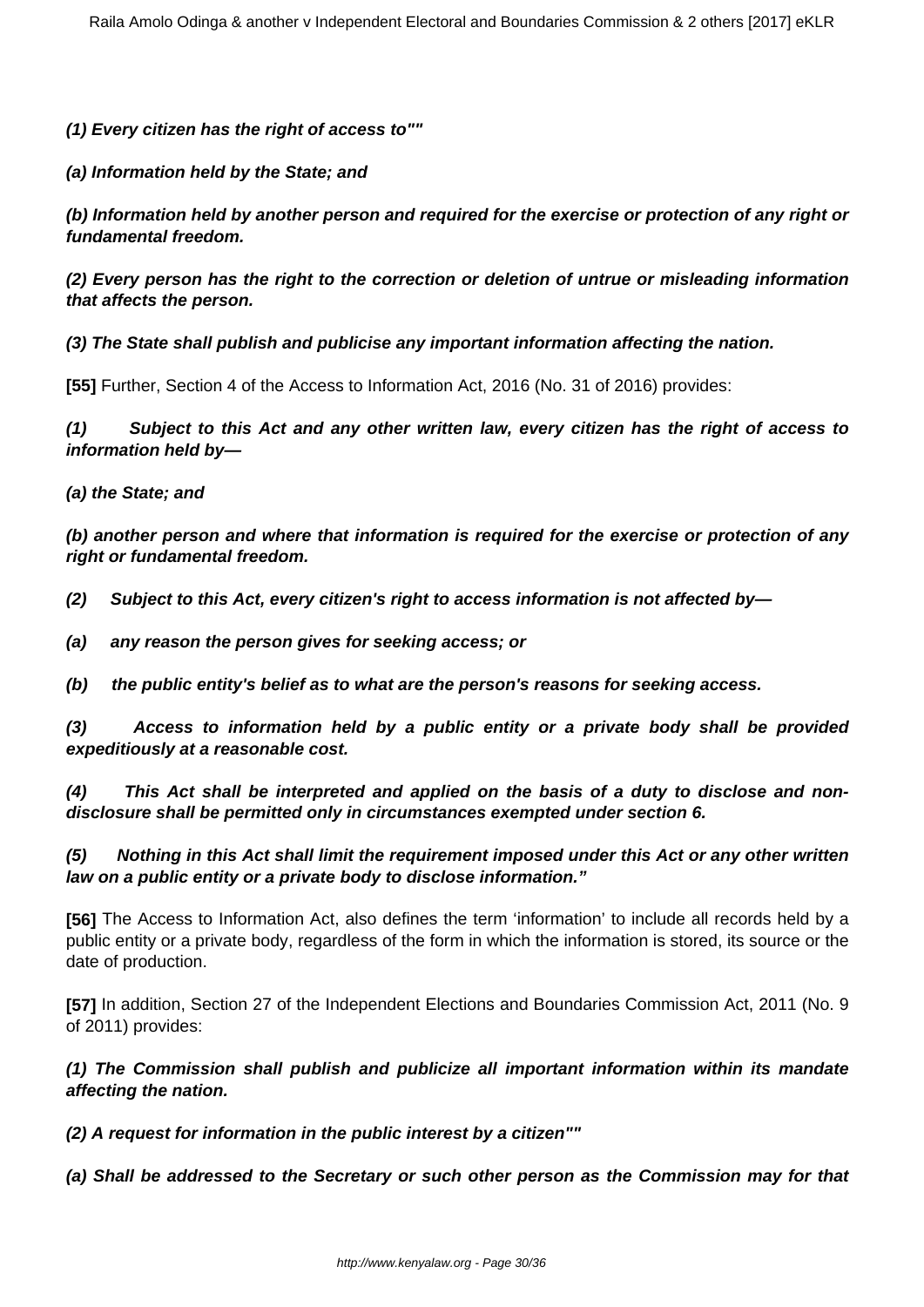**purpose designate and may be subject to the payment of a reasonable fee in instances where the Commission incurs an expense in providing the information; and**

**(b) May be subject to confidentiality requirements of the Commission.**

**(3) Subject to Article 35 of the Constitution, the Commission may decline to give information to an applicant where""**

- **(a) The request is unreasonable in the circumstances;**
- **(b) The information requested is at deliberative stage by the Commission;**
- **(c) Failure or payment of the prescribed fee; or**

**(d) The applicant fails to satisfy any confidentiality requirements by the Commission.**

**(4) The right of access to information under Article 35 of the Constitution shall be limited to the nature and extent specified under this section.**

**(5) …**

**[58]** Further, the Elections (Technology) Regulations, 2017 provides for information security and data storage. In this regard, Regulations 15, 16 and 17 provide:

#### **15. Data Storage and access to Information**

**(1) The Commission shall store and classify data in accordance with the principles set out in the Access to Information Act, 2016 (No. 31 of 2016)**

**(2) An application to access information shall be in writing in English or Kiswahili and shall be made in the Form set out in the Second Schedule providing details and sufficient particulars for the public officer or any other official to understand what information is being requested.**

**(3) …**

**(4) The information officer shall reduce to writing, the request made under sub-regulation (3) in the Form set out in the Second Schedule and the information officer shall then furnish the applicant with a copy of the written request.**

#### **16. Request for Information**

**" A person may request for information from the Commission, in accordance with Section 27 of the Independent Elections and Boundaries Commission Act, 2011 (No. 9 of 2011)"**

#### **17. Data Retention and Archive**

**"All electronic data relating to an election shall be retained in safe custody by the Commission for a period of three years after the results of the elections have been declared, and shall, unless the Commission or the court otherwise directs, be archived in accordance with the procedures prescribed by the Commission subject to the Public Archives and Documentation Service Act**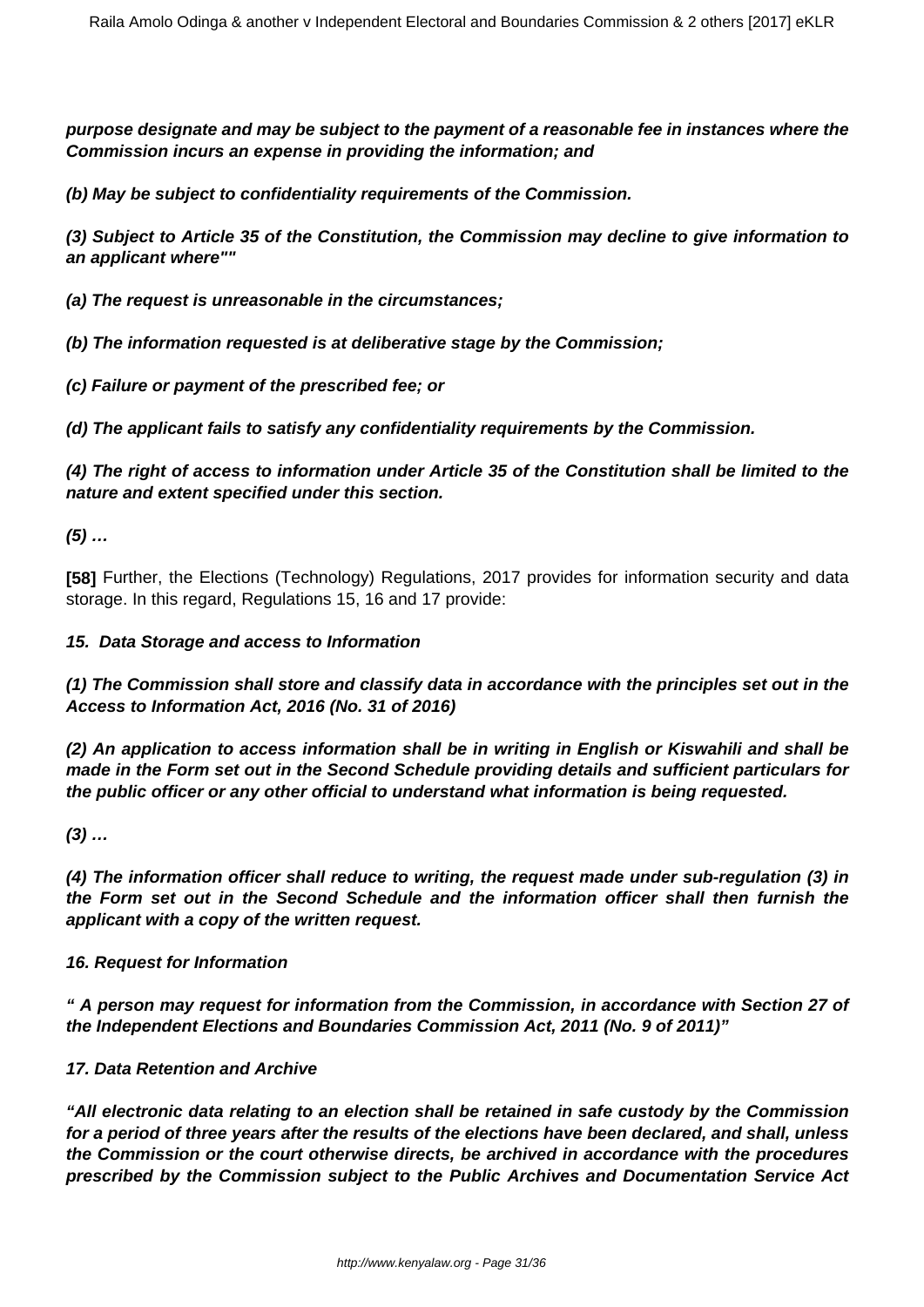## **(Cap. 19) and the Kenya Information and Communications Act, 1998 (No. 2 of 1998)."**

**[59]** Applying law and the principles relating to scrutiny as well as and the law on access to information to the present application, there is no doubt that the Petitioners have signalled their intention to seek scrutiny and we have in that regard set out the specific parts of the Petition in which the issue of scrutiny has been pleaded as well as the kind of information they intend to access. They have also set out the parameters of the intended scrutiny in the petition namely, all rejected votes and spoilt votes, the returns of the Presidential Election including but not limited to Forms 34A, 34B and 34C, and the KIEMS Kit, the server(s) and website/portal.

**[60]** At the hearing of the application, a question was posed by the court as to the efficacy of a scrutiny of all the documents and equipment listed in the application taking into account the timelines for determining a Presidential Election dispute. It was the Petitioners' Counsel's position that the whole exercise involving both access to the Forms and technology should not take more than a few hours. Counsel for the 1<sup>st</sup> Respondent on the other hand stated that the access to Forms 34A and 34B may be granted and a report generated by the Registrar of this Court within a day. Indeed, it was Counsel's position that the 1<sup>st</sup> Respondent would avail all the original Forms 34A and Form 34B, as requested by the Petitioners, as long as the exercise that would ensue thereafter would be supervised by the Court.

**[61]** Counsel for the 2<sup>nd</sup> Respondent on his part stated that some of the prayers sought by the Petitioners would be impossible to implement. As a way of example, he stated that the KIEMS devices that were being sought, are kept in the respective constituencies and hence it would be impracticable to retrieve them within a short time for purposes of access by the petitioners. Furthermore, Counsel also urged that if the Court were to allow the Petitioners or any other person access to the KIEMS system as pleaded, the Commission would require to put in place a back-up system in order to safeguard the information stored therein, which system would take very long to set up. In addition, the Commission would also need to test the forensic tools that are to be used by the Petitioners in order to ensure that they are compatible with the system. We also note that Counsel for the 1<sup>st</sup>, 2<sup>nd</sup> and 3<sup>rd</sup> Respondents cautioned that any meaningful access to the software would take at the very least 3 weeks.

**[62]** Having addressed our minds to the above issues, it is our view that first, we note that as correctly argued by Counsel for the  $3<sup>rd</sup>$  Respondent, a party must be bound by its pleadings and secondly, any scrutiny of either the Forms or the technology must be made for a sufficient reason. Any prayer in the application that would seem to be an expansion of the case for the Petitioners or which would in effect be a fishing exercise to procure fresh evidence not already contained in the Petition would and must be rejected.

**[63]** In the above regard, and noting the submissions by Counsel for the 1<sup>st</sup> Respondent regarding access to Forms 34A and 34B prayers 5 and 6 of the application read as follows:

**"5. The 1st Respondent be compelled to give access to and supply to the court and to the Petitioners for scrutiny, certified photocopies of the original Forms 34A's 34B's and 34Cs prepared at and obtained from the polling stations by Presiding Officers and used to generate the final tally of the Presidential election, and pursuant to such production leave be granted for the use of an aid or reading device to assist in distinguishing the fake forms from the genuine ones.**

**6. The 1st Respondent be compelled to give the Petitioners access to Form 34A's 34B's and 34 C's from all 40,800 polling stations.** (sic)**"** 

**[64]** In submissions before us, Mr. Muite, learned Senior Counsel on behalf of the 1<sup>st</sup> Respondent,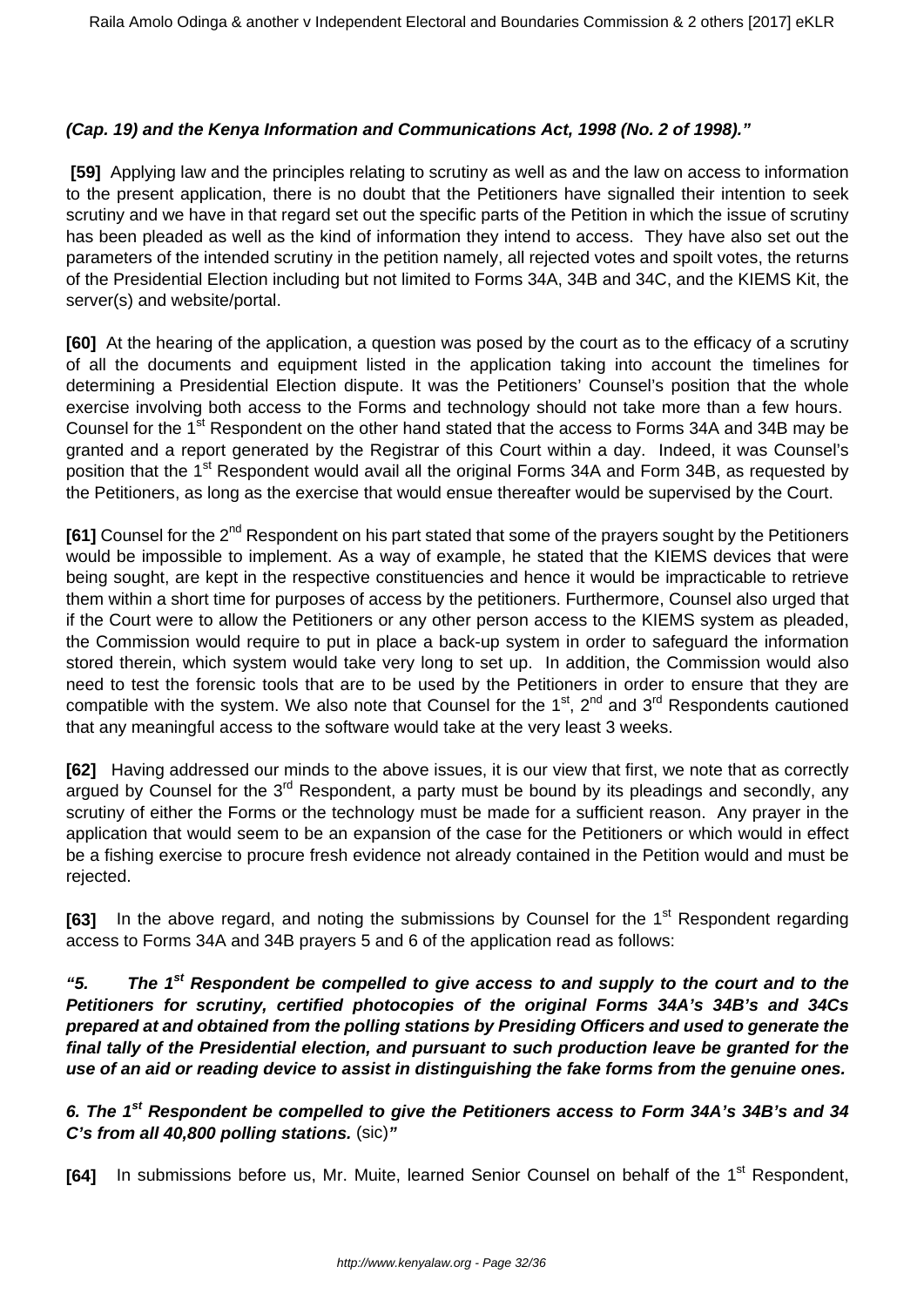stated that his client had no objection to access being granted in the above terms and in such other terms as the court may determine. Counsel for the Petitioners did not address this apparent concession but Counsel for the 3<sup>rd</sup> Respondent partly addressed the issue and conceded to a limited and programmed access to information contained in Forms 34A and 34B.

**[65]** On our part, we see no reason to deny the said prayers more so when the 1<sup>st</sup> Respondent has assured the court that any report on the access to and scrutiny of the Forms 34A and 34B would be filed in court within 48 hours of any such order by this court and we shall therefore make the necessary orders at the end of this Ruling.

**[66]** Regarding prayers 3 and 4 of the application, on the technological aspects of the election, noting the limited time that this Court has to hear and determine the petition challenging the Presidential Election and noting the need to ensure that only those orders that are practicable, reasonable and helpful in reaching a just and fair determination of the petition should be granted, we shall invoke that criteria in addressing the said prayers. We also particularly note the Petitioners' apprehension that the physical Forms 34A and 34B produced in Court by the 1<sup>st</sup> Respondent may not necessarily contain the results that were electronically transmitted and hence the request to access the IEBC's system in order to confirm the validity of the information contained therein. We further take into account the fact that our electoral system is partly electronic by its nature and hence the role played by technology in this regard cannot be completely ignored. Consequently, we hereby analyze the merit of each of the Petitioners prayers as hereunder.

**[67]** With regard to prayer 3 specifically, some of the actions for which access is sought have the potential of compromising the integrity and security of the 1<sup>st</sup> Respondent's electoral technological system and of individuals persons which, if granted, it is likely that the future use of the system may be compromised and therefore it is important to ensure that there is absolute confidentiality of passwords and usernames, locations of servers, identity of password holders, IP addresses and software running applications inter alia.

**[68]** Prayer 3 further seeks access and supply of a large number of software and hardware but in our view, there are possible security and software integrity issues that militate against a blanket grant of all the orders sought therein. Some of the orders sought also go outside the relevance and purview of the petitioners' case. Consequently, any order granted with respect to this prayer must be practical, timeous and relevant to the issues in contest. We shall at the end of this Ruling therefore grant orders of access and supply of information that meet the above criteria and we are confident that the said information will also assist the court reach a fair decision in the petition and without jeopardizing or compromising any party's stated position in it.

**[69]** Regarding prayer 3(a), the same is impractical and difficult to grant because Safron Identity and Security, it was submitted by counsel for the 1<sup>st</sup> and 3<sup>rd</sup> respondents, is a soft ware company based in France and not being party to these proceedings, to demand that "persons and systems" related to it should be accessed by the Petitioners is impractical and may unnecessarily delay the hearing and determination of the petition.

**[70]** Regarding prayer 7 on the filing of further affidavits arising from the above information being obtained, noting the time left for hearing and determination of the petition (less than 4 days), such an order would only but delay the proceedings and we see prejudice if the respondents would not be able to respond to the issues raised therein. That prayer is therefore disallowed.

**[71]** Having so held, one aspect of the Petition and application require addressing at this stage. It has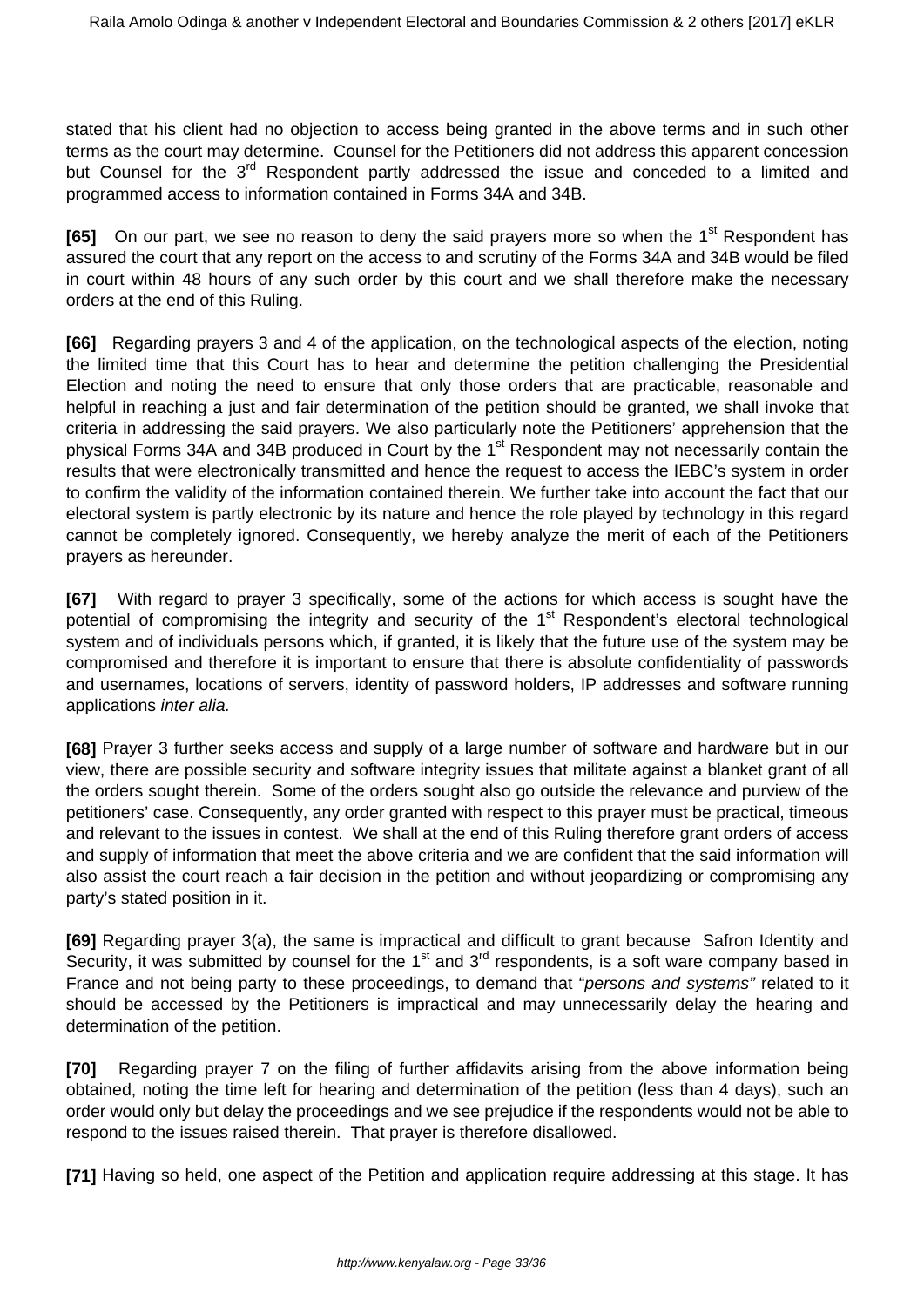been the Petitioners claim in pleadings that during the Presidential Election, Forms 34A were not captured, stored and transmitted in the expected timeframe, a claim partly raised in prayer 3(g) of the application. In that context, we hereby order that the 1<sup>st</sup> Respondent shall supply to the Petitioner and 3<sup>rd</sup> Respondent for their scrutiny scanned and transmitted copies of Forms 34A and 34B forthwith.

## **C. FINAL ORDERS**

[72] Having so held, the final Orders we make are that the Petitioners as well as the 3<sup>rd</sup> Respondent shall be granted a read only access, which includes copying (if necessary) to  $-$ 

**(a) Information relating to the number of servers in the exclusive possession of the 1st Respondent.**

**(b) Firewalls without disclosure of the software version.**

- **(c) Operating systems without releasing the software version.**
- **(d) Password policy.**
- **(e) Password matrix.**

**(f) System user types and levels of access.**

**(g) The IEBC Election Technology System Redundancy Plan comprising of its business continuity plan and disaster recovery plan.**

**(h) Certified copies of certificates of Penetration Tests conducted on the IEBC Election Technology System prior to and during the 2017 General and Presidential Election including:**

**(i) Certified copies of all reports prepared pursuant to Regulation 10 of the Elections (Technology) Regulations , 2017; and**

**(ii) Certified copies of certificate(s) by a professional(s) prepared pursuant to Regulation 10(2) of the Elections (Technology) Regulations, 2017**

**(i) Specific GPRS location of each KIEMS Kit used during the Presidential Election for the period between and including 5th August, 2017 and 11th August, 2017.**

**(j) Certified list of all KIEMS Kits procured but not used and/or deployed during the Election;**

**(k) Polling station allocation for each KIEMS Kit used during the Presidential Election;**

**(l) Technical Partnership Agreement(s) for the IEBC Election Technology System including but not limited to:**

- **(a) List of the technical partners;**
- **(b) Kind of access they had; and**
- **(c) List of APIs for exchange of data with the partners**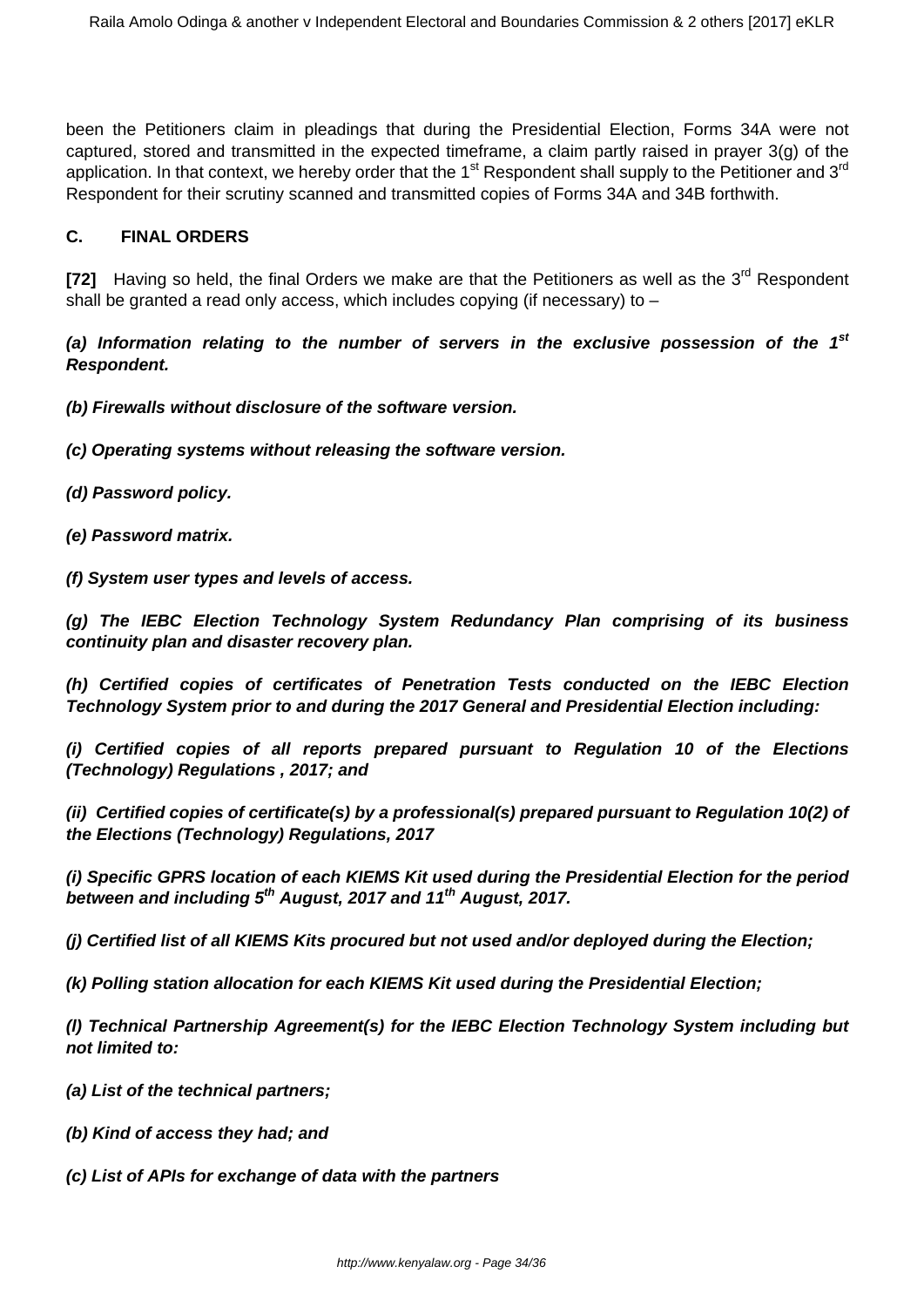**(m) Log in trail of users and equipments into the IEBC Servers.**

**(n) Log in trails of users and equipments into the KIEMS Database Management Systems.**

**(o) Administrative access log into the IEBC public portal between 5th August 2017 to date.**

**(p) The information listed in (m), (n) and (o) above shall be issued in soft copy to the petitioners and 3rd respondent.**

**(q) Certified photocopies of the original Forms 34A's 34B's and 34Cs prepared at and obtained from the polling stations by Presiding Officers and used to generate the final tally of the Presidential election, and pursuant to such production leave be granted for the use of an aid or reading device to assist in distinguishing the fake forms from the genuine ones.**

**(r) Forms 34A 34B and 34 C from all 40,800 polling stations.** 

**(s) Scanned and transmitted copies of all Forms 34A and 34B.**

**[73]** Consequent upon the said Orders, we hereby make the following further Orders:

**(i) The Registrar of this court assisted by a number of judicial officers and staff as she may determine shall supervise access to the certified copies of original Forms 34A and Forms 34B by the petitioners and 3rd Respondents at such a venue as she shall determine in consultation with the parties. A report on that exercise and related issues shall be filed by the Registrar by Tuesday, 29th August 2017 at 5.00 p.m. and parties are at liberty to submit on it at the end of the hearing.**

**(ii) In the exercise set out in (a) – (p) above, priority shall be given to the;** 

**(1) 292 Polling stations as deponed to at paragraph 12 of Norman Magaya Affidavit sworn on 23rd of August 2017;**

**(2) 688 polling stations as deponed to at paragraph 15 of Omar Yusuf Mohammed affidavit sworn on 24th August 2017;**

**(3)14,078 polling stations as deponed at paragraph 70 of Dr. Nyangasi Oduwo's affidavit dated 18th August 2017**

**(iii) An ICT officer designated by this court from among its ICT staff and two independent IT experts appointed by the court shall supervise access to the technology in paragraph 72 above at such a venue as they may determine in consultation with the parties. A report on that exercise and related issues shall be filed by the said officer and experts by 5.00 p.m. on Tuesday, 29th August 2017 and parties are at liberty to submit on it at the end of the hearing.** 

**(iv) The parties to the petition are entitled to have a maximum of two agents/experts in each of the exercises above. The agents shall at all times comply with the directions of the Registrar and the ICT officer to ensure expeditious conclusion of the above exercise.**

**(v) There shall be no order as to costs.**